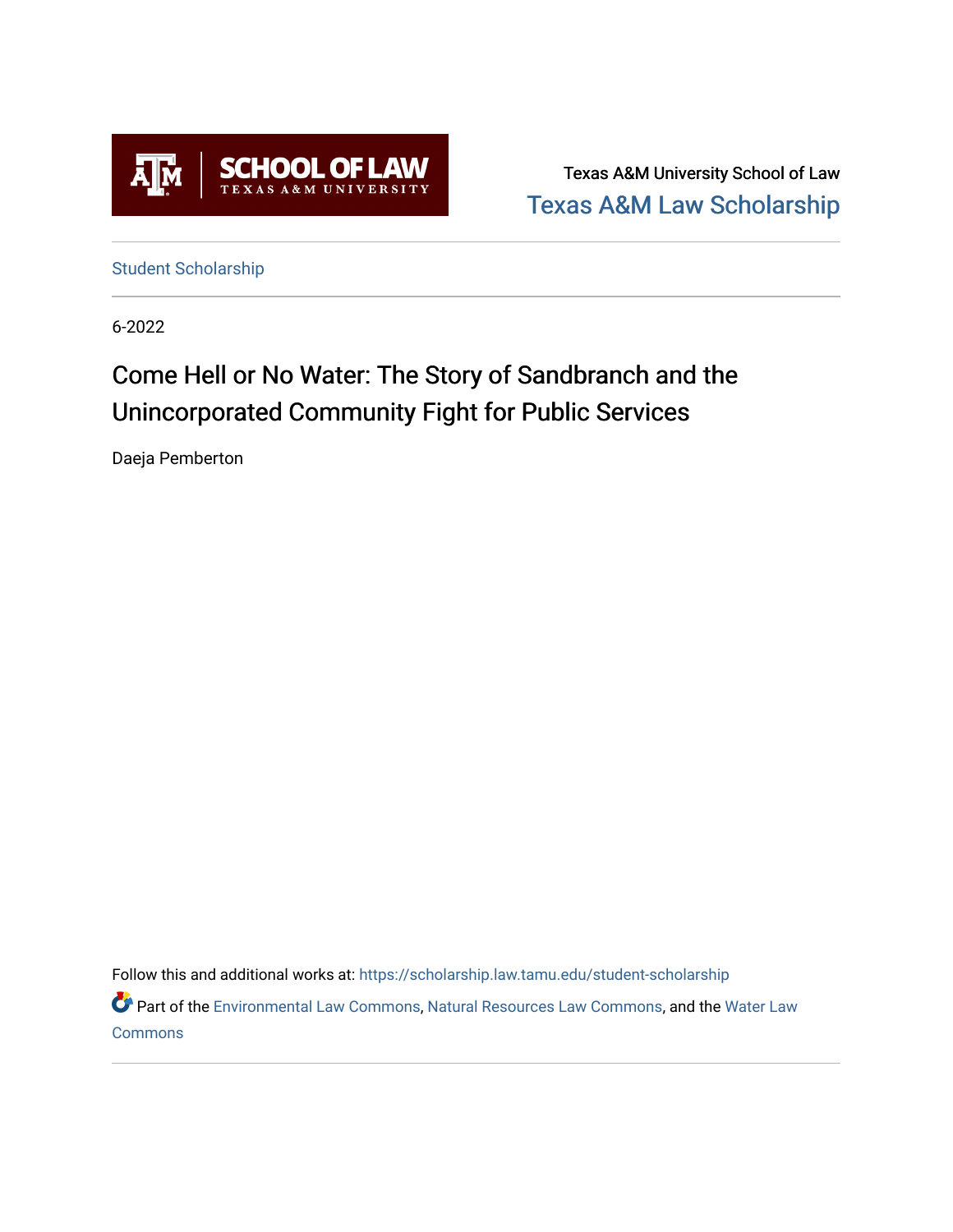# **Come Hell or No Water: The Story of Sandbranch and the Unincorporated Community Fight for Public Services**

# *Daeja A. Pemberton*

#### **ABSTRACT**

Sandbranch is the only unincorporated community left in Dallas County, and the residents of this majority-Black, impoverished community have had their cries for basic necessities—such as clean, running water—largely ignored. With the County and the City of Dallas not remedying the problem so far, there is a question as to who is responsible for providing water and other public services to the community's eighty residents. As it currently stands, Texas law simply permits local governments to offer assistance to unincorporated communities but does not mandate that affirmative measures be taken to ensure that these communities are provided for. What is the scope of the existing local government laws when it comes to getting public services to unincorporated areas, and what will it take for Sandbranch to finally get the resources it has been fighting to receive for decades?

#### About the Author

Daeja A. Pemberton is a third-year student at Texas A&M University School of Law. Daeja has a degree in Meteorology from Texas A&M University. Daeja would like to thank her advisor, Professor Gabriel Eckstein, for his guidance and encouragement throughout the writing process, and Dean Luz Herrera for her feedback. Daeja would also like to thank the *UCLA Journal of Environmental Law and Policy* staff for their amazing editing work. Lastly, Daeja would like to thank her family for their unwavering love and support.

#### Table of Contents

| II. BACKGROUND ON UNINCORPORATED COMMUNITIES GENERALLY 114 |  |
|------------------------------------------------------------|--|
|                                                            |  |
|                                                            |  |
|                                                            |  |

© 2022 Daeja A. Pemberton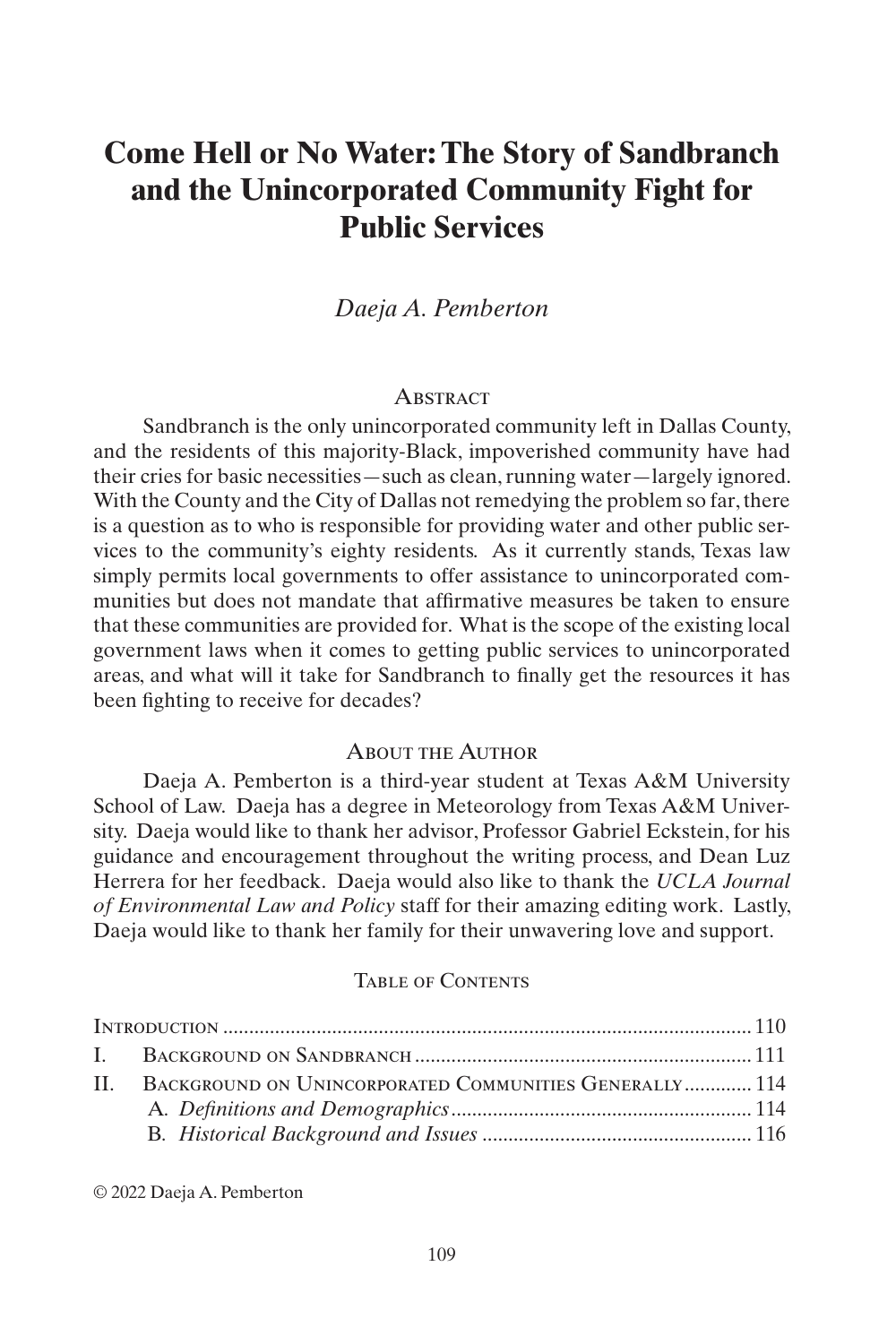<span id="page-2-0"></span>

| III.     | LAWS GOVERNING LOCAL GOVERNMENTAL DUTIES TO              |  |
|----------|----------------------------------------------------------|--|
|          |                                                          |  |
|          |                                                          |  |
|          |                                                          |  |
|          |                                                          |  |
|          |                                                          |  |
|          |                                                          |  |
|          |                                                          |  |
| $IV_{-}$ | ARE LOCAL GOVERNMENTS FOLLOWING THROUGH WITH THEIR       |  |
|          |                                                          |  |
|          |                                                          |  |
|          |                                                          |  |
|          |                                                          |  |
| V.       |                                                          |  |
|          | A. Pay for the Extension/Creation of Public Services 129 |  |
|          |                                                          |  |
|          |                                                          |  |
|          |                                                          |  |
|          |                                                          |  |
|          |                                                          |  |
|          |                                                          |  |

#### **INTRODUCTION**

Less than twenty miles from one of America's richest and most populous cities is a tiny community that lives without clean, running water. In fact, for its entire existence of over 140 years, Sandbranch—a predominantly-Black unincorporated community with fewer than 100 residents and located just south of Dallas, Texas—has fended for itself.<sup>1</sup> When its wells were contaminated thirty years ago, residents resorted to carting water by the bottle because their larger, richer neighbor and Dallas County refused to assist them.<sup>2</sup> With "great consistency," unincorporated communities in the United States have faced a tidal wave of environmental justice issues that often stem from a lack of infrastructure essential to the well-being of a city: water, waste disposal, emergency services, street paving, lighting, flood control, and traffic control.<sup>3</sup> Sandbranch is no exception.

<sup>1.</sup> Kirsten West Savali, *Sandbranch, Texas: A Small Community Denied Water for Over 30 Years Fights Back*, The Root (Dec. 14, 2016, 11:49 AM), https://www.theroot.com/ sandbranch-texas-a-small-community-denied-water-for-o-1790858153 [https://perma.cc/E328- EB3C].

<sup>2.</sup> *Id.*

<sup>3.</sup> Michelle Wilde Anderson, *Cities Inside Out: Race, Poverty, and Exclusion at the Urban Fringe*, 55 UCLA L. Rev. 1095, 1101–02 (2008).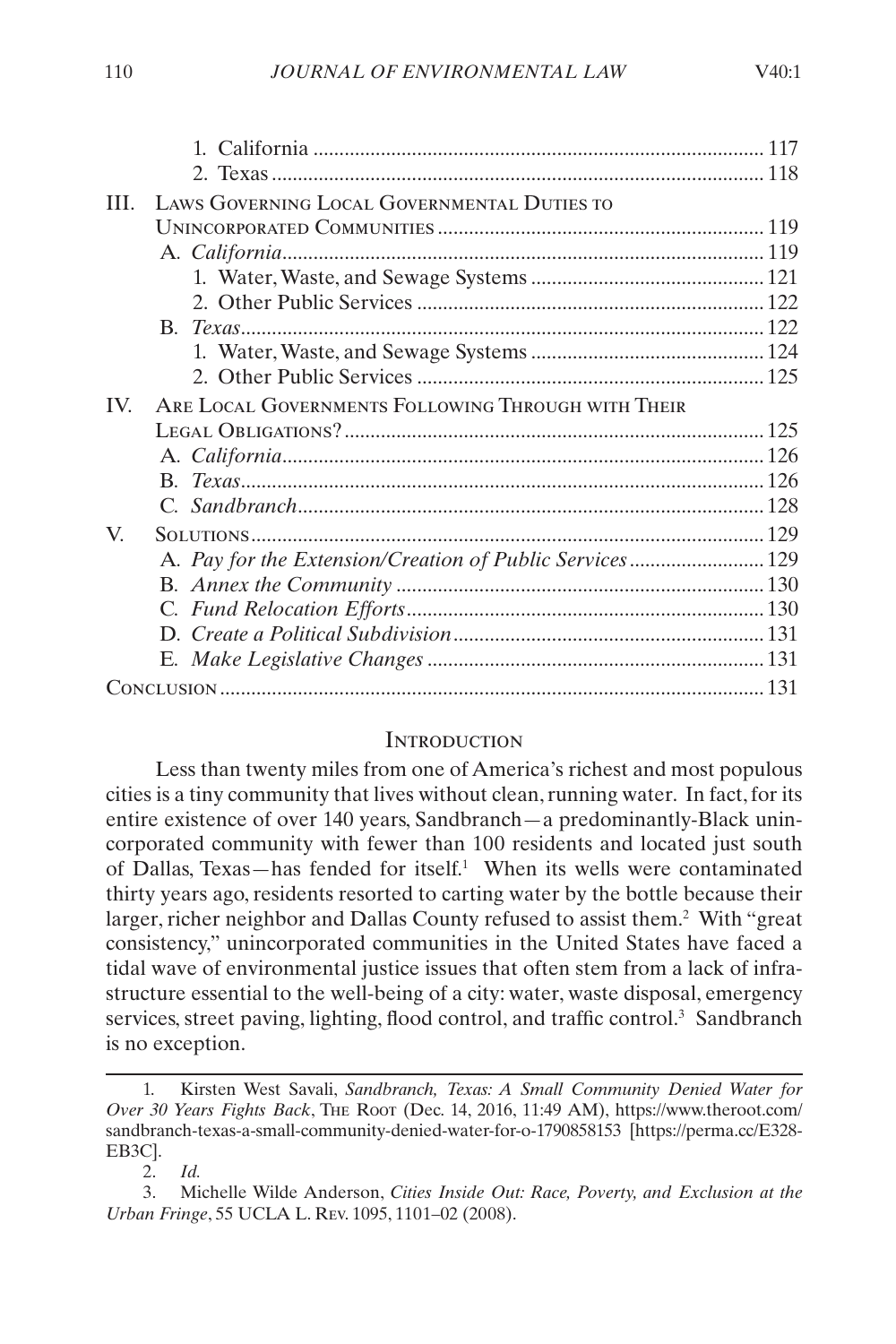<span id="page-3-0"></span>Over the years, the City of Dallas, Dallas County, and the State of Texas, together with local leaders in Sandbranch, have tried to address the problems that have plagued the community for decades to little avail.4 With efforts being unsuccessful so  $far$ ,<sup>5</sup> it is imperative that new solutions are explored before the ultimate downfall of yet another vulnerable, marginalized community.

This Comment discusses what duties, if any, the various levels of government in Texas have in providing public services to unincorporated communities, and it makes the claim that while cities and counties may fully comply with their obligations as a legal matter, they fail as a moral matter. As much of the literature about unincorporated communities focuses on California, this Comment also compares California's treatment of unincorporated communities to Texas's. Parts [I](#page-3-1) and [II](#page-6-1) provide background information about Sandbranch and unincorporated communities generally, including their history in the United States, California, and Texas. Part [III](#page-11-1) lays out the legal obligations state and local governments have in providing public services to these communities. Part [IV](#page-17-1) investigates whether these governments have been following through with their obligations. Part [V](#page-21-1) explores possible solutions for providing public services to unincorporated communities. Finally, the Conclusion reiterates the importance of providing public services to unincorporated communities and limiting additional environmental injustices.

# <span id="page-3-1"></span>I. BACKGROUND ON SANDBRANCH

In 1878, twelve former slaves established Sandbranch.<sup>6</sup> After traveling from Louisiana to Texas and not being allowed to travel into town, the freedmen settled in an unincorporated area, became sharecroppers, and built their own community.7 Today, it is home to eighty residents, eighty-seven percent of whom are Black.<sup>8</sup> It is the poorest community in Dallas County, with the average resident earning a little over 700 dollars a month.<sup>9</sup> The average resident

8. Savali, *supra* note 1.

<sup>4.</sup> Mark McPherson, *Introducing the Sandbranch Community*, *in* Changing Face of Water Rights, Westlaw 2020 TXCLE-CFWR 3.

<sup>5.</sup> *Id.*

<sup>6.</sup> Savali, *supra* note 1. There is some conflicting information regarding the actual year Sandbranch was established. McPherson, *supra* note 4 (stating that the community was established in the 1940s–1950s).

<sup>7.</sup> Claudia Heymach, Sandbranch: *A Deep-rooted Community Fights for Water*, Stan. Storytelling Project at 08:12, https://storytelling.stanford.edu/2018/01/24/sandbranch-adeep-rooted-community-fights-for-water [https://perma.cc/V889-ELD9] (last visited Oct. 27, 2021).

<sup>9.</sup> Doyin Oyeniyi, *Sandbranch Is Yet Another Poor, Black Community Without Clean Water*, Texas Monthly (Feb. 2, 2016), https://www.texasmonthly.com/the-daily-post/sandbranchis-yet-another-poor-black-community-without-clean-water [https://perma.cc/QDZ8-CVK7]; Richard West, *The Lost Community of Sandbranch*, D Magazine (Sept. 1985), https://www. dmagazine.com/publications/d-magazine/1985/september/the-lost-community-of-sandbranch [https://perma.cc/6ZRA-K2Y3].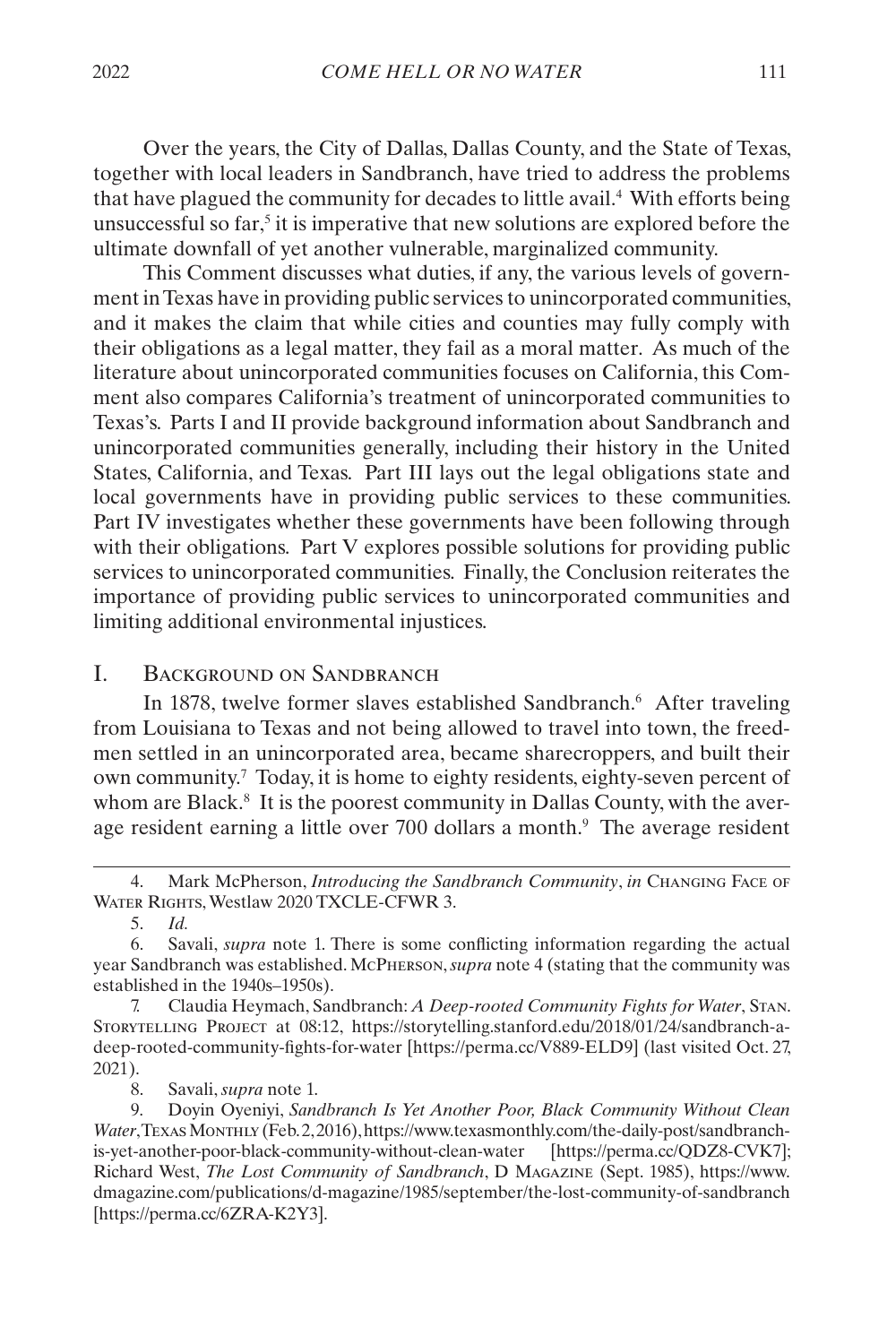is 68 years old.10 The community is also only about fourteen miles away from Dallas, Texas, the ninth largest<sup>11</sup> and fifth wealthiest city in the United States.<sup>12</sup> Sandbranch is also Dallas County's last remaining unincorporated community.13

Since its creation, Sandbranch has lacked water and sewer systems, trash services, and streetlights; it has also dealt with contaminated water wells.14 It was not until after 1985 that the Sandbranch community began implementing the infrastructure and services all but synonymous with life in a municipality. Street signs were installed in 1986, emergency services were provided in 1988, community policing began in 1995, streetlights were installed in 1996, and the first community playground was built in 1999.15

The community's ongoing problem with obtaining clean water began in 1985, after Dallas County placed a wastewater treatment plant less than three miles away.16 All of the residents' private water wells, which they relied on for their daily needs, their livestock, and their crops, soon became contaminated.17 While government entities attributed the contamination to the livestock in Sandbranch—and refused to fault the operation of the wastewater treatment plant—the community did not believe the livestock was capable of causing such widespread contamination.<sup>18</sup> Because the City of Dallas and other nearby municipalities did not help supply water to Sandbranch, the residents had to purchase bottled water instead.19

"We have kids with no water. We're like a Third World country, and I don't say that loosely," Reverend Eugene Keahey, former pastor of Mount Zion Baptist Church in Sandbranch—the community's "beating heart" said*.* In addition to founding a nonprofit organization geared toward

12. *Supporting the Sand Branch Community*, McPherson L. Firm, PLLC, https://www. texasenvironmentallaw.com/how-we-give-back/sandbranch-community [https://perma.cc/ ARS9-LWZA] (last visited Oct. 27, 2021).

13. *Id.*

14. Oyeniyi, *supra* note 9; Oliver Milman, *'America's Dirty Little Secret': The Texas Town That Has Been Without Running Water for Decades*, The Guardian (Nov. 23, 2017), https:// www.theguardian.com/us-news/2017/nov/23/texas-town-without-running-water-sandbranch [https://perma.cc/EH6M-M7TN] (last modified Jan. 24, 2018, 11:32 AM); McPherson, *supra* note 4.

15. *About Sandbranch*, Sandbranch . . . Everybody's Community!, https://sandbranch everybodyscommunity.org/about [https://perma.cc/E3ZC-9F4N] (last visited Oct. 27, 2021).

16. Paul D. Reynolds et al., *A Qualitative Study of an Environmental Justice Fight in a Freedman Community: A Content Analysis of Sand Branch, Texas*, 11 J. Theoretical & PHILOSOPHICAL CRIMINOLOGY 133, 137 (2019).

17. *Id.*

18. *Id.*

19. *Id.*

<sup>10.</sup> Savali, *supra* note 1.

<sup>11.</sup> John Egan, *Texas Could Be Home to 4 of Country's 10 Largest Cities in 2021, Expert Says*, CultureMap (June 23, 2020, 9:33 AM), https://houston.culturemap.com/news/ city-life/06–22–20–4-texas-cities-largest-us-in-2021-houston-austin [https://perma.cc/VEQ6- BZH4].

<sup>20.</sup> Savali, *supra* note, 1.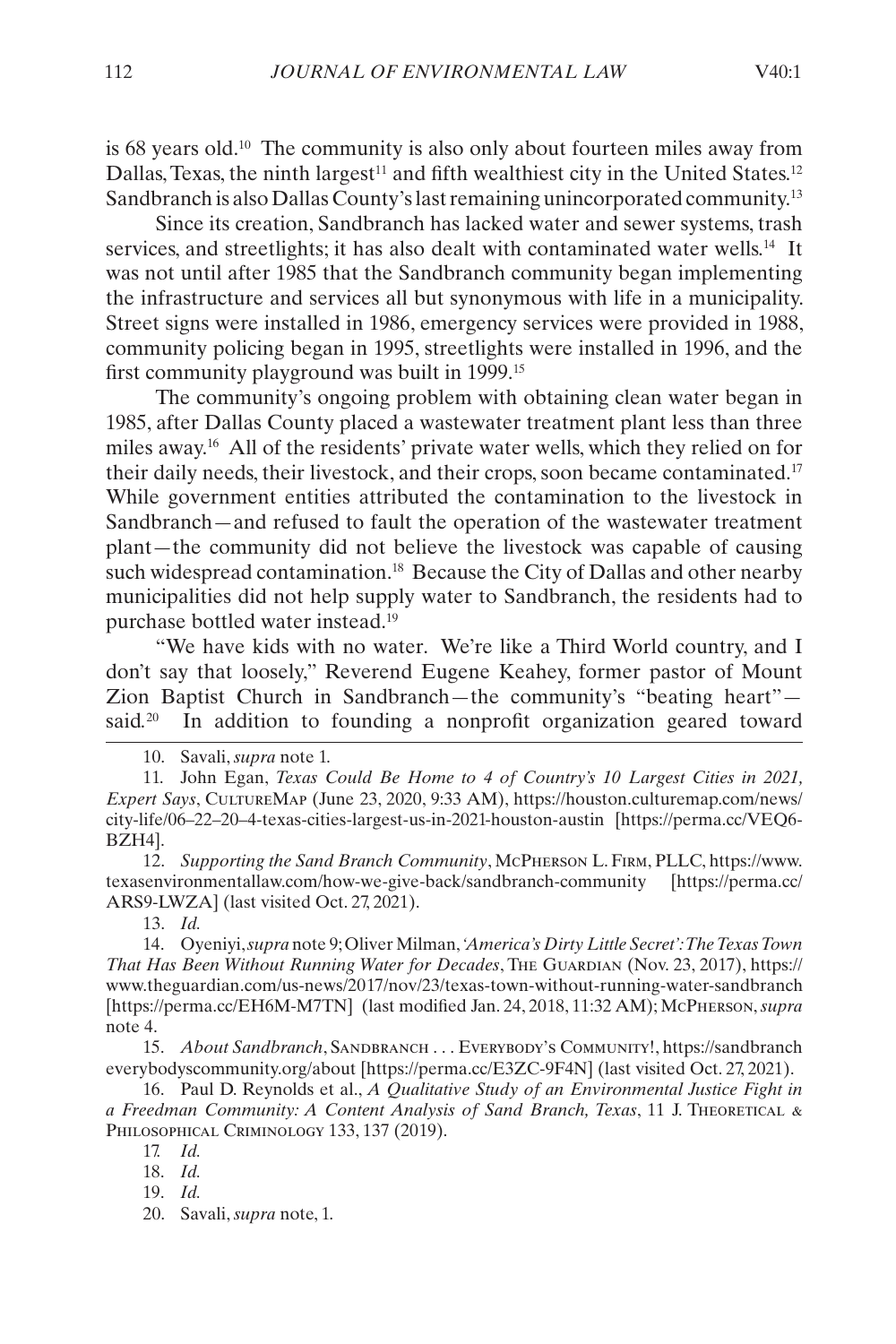increasing self-sufficiency and community development in Sandbranch, Reverend Keahey led the community in its fight to obtain municipal services until his death in 2019.<sup>21</sup> He not only played a pivotal role in making the struggles of his community known to local government officials, but he also gave hope to residents who have been without clean running water for decades that conditions would improve.<sup>22</sup>

Mark McPherson, an attorney who has provided pro bono legal services to Sandbranch since 2016, identified the community's classification as a floodplain as one of the barriers to obtaining funding for public services.<sup>23</sup> In 1985, Dallas County mandated its own floodplain regulation under the Federal Emergency Management Agency (FEMA)'s National Flood Insurance Program  $(NFIP).<sup>24</sup>$  The regulation placed limits on the construction of new structures in floodplains, including Sandbranch.<sup>25</sup> The regulation required structures that were situated after the adoption of the regulation to comply with certain specifications; structures situated before the adoption of the regulation were "grandfathered" in.26 Between 1985 and 2000, Dallas County had allowed a total of seventy new structures to be built in Sandbranch, violating its floodplain regulation and the NFIP.27

In 2000, Dallas County received a \$400,000 grant from the Texas Water Development Board to investigate and create a plan to solve Sandbranch's water problem.<sup>28</sup> Shortly thereafter, FEMA noticed Dallas County violated the NFIP by allowing the construction of new buildings in Sandbranch; FEMA threatened to disqualify the County from the NFIP if it did not enforce its floodplain regulation.<sup>29</sup> Thereafter, to come into compliance with the regulation, FEMA gave Sandbranch residents various options for how they could proceed: build a levee to protect the community, elevate their homes above flood levels, move their homes to an area outside the floodplain, or destroy their homes. Despite the drastic nature of these options, the residents were only given thirty days to come into compliance.<sup>30</sup> With FEMA leaving Sand-

24. McPherson, *supra* note 4.

- 26. *Id.*
- 27. *Id.*
- 28. *Id.*
- 29. *Id.*
- 30. Savali, *supra* note 1.

<sup>21.</sup> *Id.*; Courtney Collins, *Trying to Make Sense of Tragedy in a Community with No Running Water*, Kera News (May 8, 2019, 10:08 AM), https://www.keranews.org/news/2019– 05–08/trying-to-make-sense-of-tragedy-in-a-community-with-no-running-water [https:// perma.cc/HA7E-DP3W].

<sup>22.</sup> *See* Savali, *supra* note 1.

<sup>23.</sup> McPherson L. Firm, PLLC, *supra* note 12.

<sup>25.</sup> *See id.*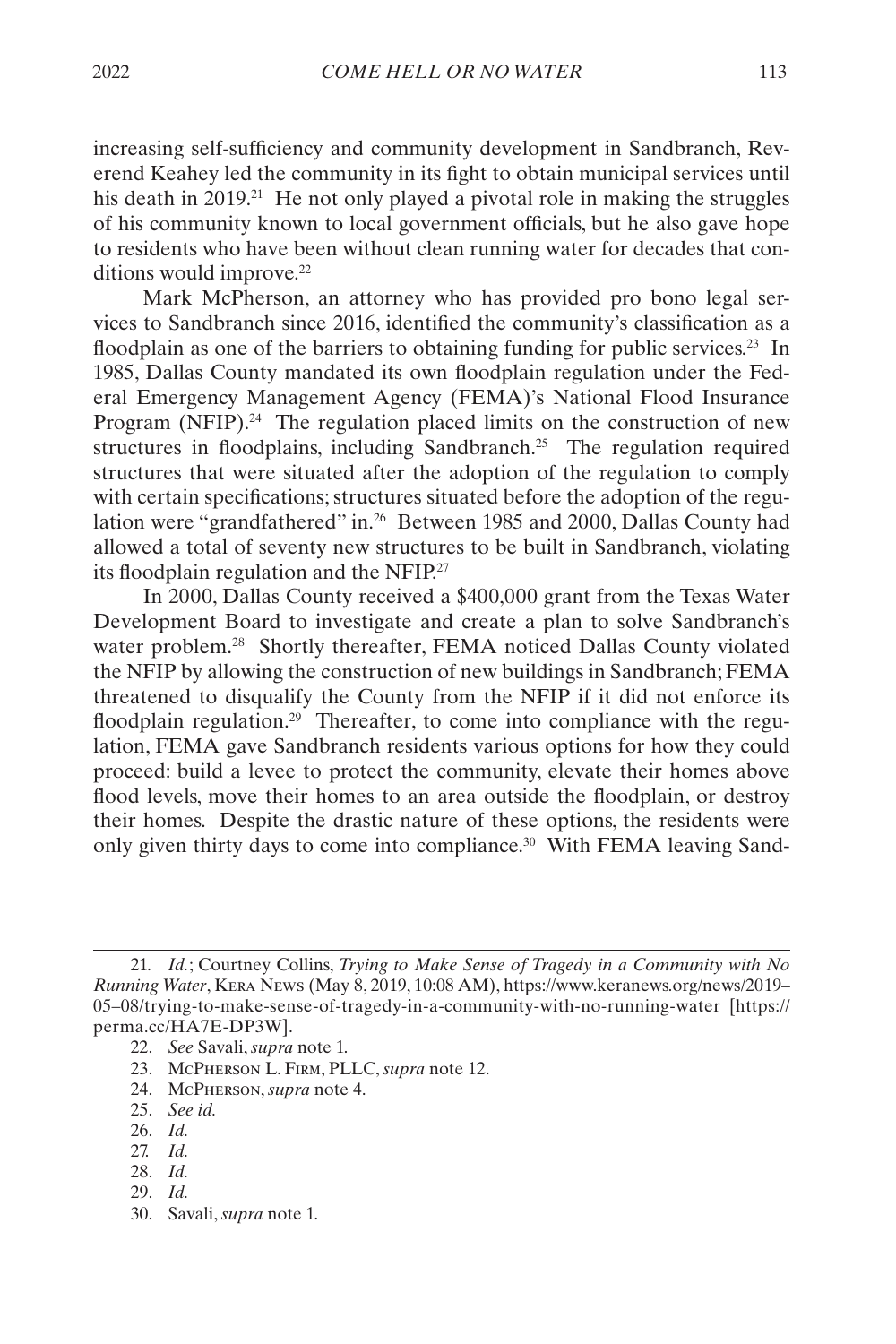<span id="page-6-0"></span>branch residents with little choice but adjust<sup>31</sup> or move, some believed that the floodplain classification was being used "as a tool to destroy the community."<sup>32</sup>

After FEMA's ultimatum to the Sandbranch community, Dallas County created the Dallas County Optional Sandbranch Relocation Assistance Program in 2005.33 This buyout program provided funding for thirty-six families to relocate, but after those families paid home demolition fees, they were only left with \$350 each to move from Sandbranch—this was not enough for a family to afford even a month's worth of rent.34 Mr. McPherson described the County's efforts as "nothing short of a government housing grab that duped vulnerable citizens into giving up their mortgage-free homes for a pittance."35

# <span id="page-6-1"></span>II. BACKGROUND ON UNINCORPORATED COMMUNITIES GENERALLY

This Part defines what an unincorporated community is, discusses the characteristics of these communities, and gives some historical background regarding their creation in the United States, California, and Texas.

#### A. *Definitions and Demographics*

Unincorporated communities are communities within unincorporated areas that do not have a municipal government and therefore fall under the immediate jurisdiction of the county in which they are located.36 There are some instances where nearby municipalities govern unincorporated areas; these local governments exercise this authority through extraterritorial jurisdiction (ETJ).<sup>37</sup> The Texas Legislature uses ETJ "to promote and protect the general health, safety, and welfare of persons residing in and adjacent to the municipalities."38

37. 52, Tex. Jur. 3D *Municipal Corporations* § 41 (2021).

<sup>31.</sup> The floodplain classification actually prevented residents from making improvements to homes built before 1980. Nat'l Env't Just. Advisory Council, Summary of the Meeting of the National Environmental Justice Advisory Council 13 (2016), https://www.epa.gov/sites/production/files/2017–10/documents/october-2016-nejac-meetingsummary.pdf [https://perma.cc/CB7X-XJ36].

<sup>32.</sup> Savali, *supra* note 1.

<sup>33.</sup> *Id.*

<sup>34.</sup> Reynolds et al., *supra* note 16, at 137.

<sup>35.</sup> Savali, *supra* note 1.

<sup>36.</sup> Anietie Maureen-Ann Akpan, *Tierra Y Vida: How Environmental Injustice Has Adversely Impacted the Public Health of Rural Brown Populations in South Texas*, 43 Tex. Env't. L.J. 321, 327 (2013).

<sup>38.</sup> Tex. Loc. Gov't Code Ann. § 42.001 (West 2020).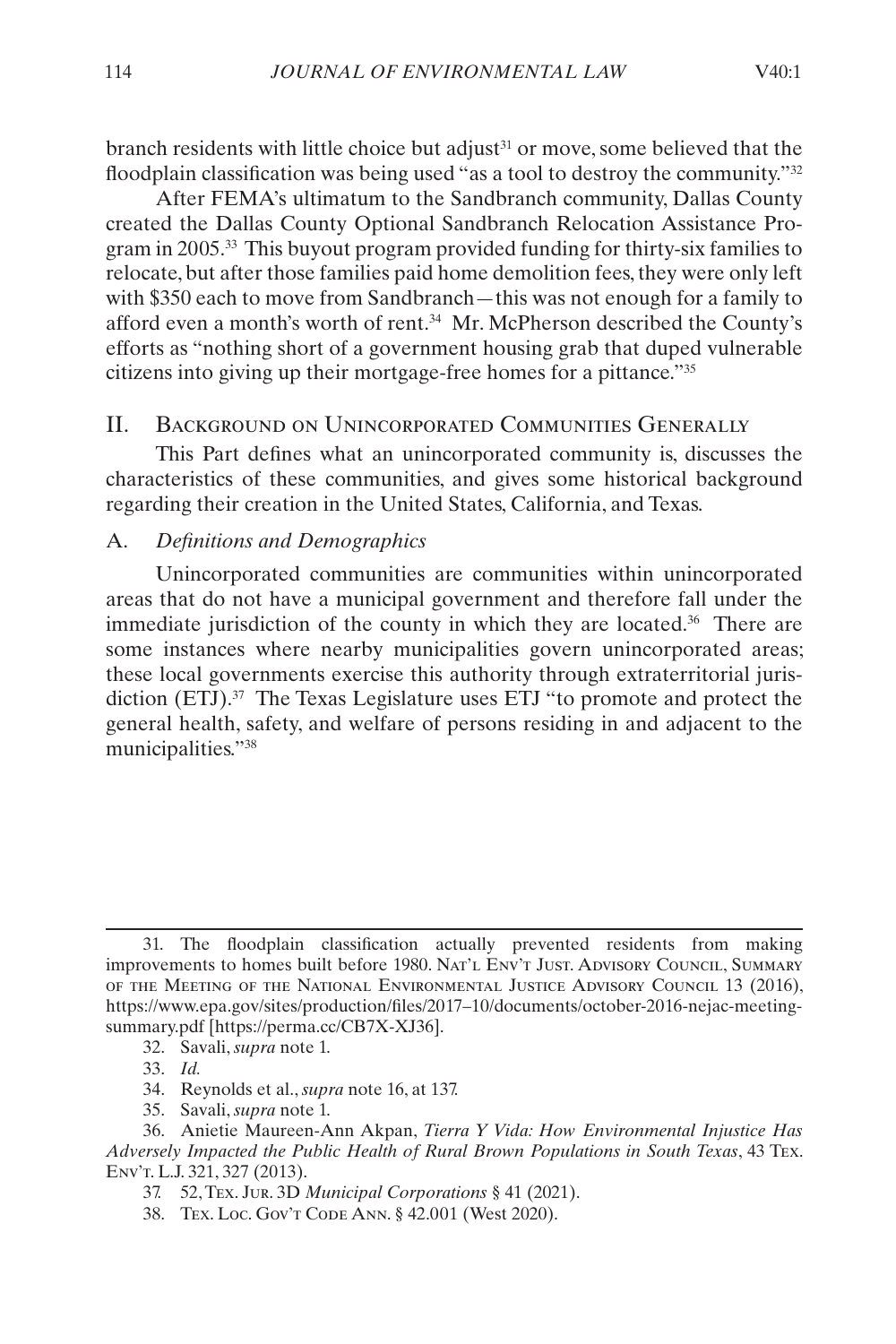Unincorporated communities exist across the country in states such as California,<sup>39</sup> Louisiana,<sup>40</sup> North Carolina,<sup>41</sup> and Texas. These communities are spread out geographically across the United States, exist in large numbers, and are located in rural as well as urban settings.<sup>42</sup> According to a study by Michelle Anderson—one of the more in-depth studies looking into the plight of unincorporated residents—unincorporated urban areas (UUAs) are unincorporated low-income, residential areas adjacent to a city's municipal borders or within a city's "sphere of influence" or ETJ. 43 UUAs tend to be predominantly Black or Latino.<sup>44</sup> While Sandbranch may not be in an unincorporated *urban* area as Anderson defines the term, its demographic make-up is similar to that of UUAs; it also suffers from many of the same issues as the UUAs highlighted in Anderson's study.45

Not all unincorporated communities are low-income or mainly made up of racial minorities. For example, Los Angeles County's unincorporated community of Lake Sherwood has a mean household income of \$310,550 and is 86.5 percent white.<sup>46</sup> In Texas, the unincorporated community of Cypress, which is under Houston's ETJ, is among the wealthiest areas near Houston;<sup>47</sup> according to the latest estimate, Cypress is also about 52 percent white.<sup>48</sup> By being particularly well-off, these unincorporated communities typically do not suffer the same fate as their disadvantaged counterparts.<sup>49</sup>

40. Julie Schwartzwald Meaders, *Health Impacts of Petrochemical Expansion in Louisiana and Realistic Options for Affected Communities*, 34 Tul. Env't. L.J. 113, 134 (2021). 41. Anderson, *supra* note 3.

44. *Id.*

45. These issues include a lack of water, sewer, and wastewater systems, emergency services, and road management, *id.*, all of which I will discuss later in the Comment.

46. *The 27 Richest Neighborhoods in Southern California*, Macair, http://macairinc.com/ blog/the-27-richest-neighborhoods-in-southern-california [https://perma.cc/GT2M-F3NX].

47. Cypress zip codes 77433 and 77429 ranked as the seventeenth and twentieth wealthiest Houston-area zip codes, with median yearly household incomes of \$109,084 and \$107,072, respectively. Margaret Barrientos, *Beyond the List: Houston's Wealthiest ZIP Codes Show More Homeowners Than Renters*, Houston Bus. J. (Nov. 12, 2020, 12:31 PM), https://www.bizjournals.com/houston/news/2020/11/12/wealthiest-zip-codes-show-morehomeowners.html [https://perma.cc/UE98-WUFG].

48. *Cypress, TX Demographic Data*, Neighborhood Scout, https://www. neighborhoodscout.com/tx/cypress/demographics [https://perma.cc/3YQD-WM9A].

49. Joe Mathews, *In California, We Are All Unincorporated Now*, Modesto Bee (Nov. 6, 2020, 5 AM), https://www.modbee.com/opinion/opn-columns-blogs/article246987942.html [https://perma.cc/7QMP-AXHA]; Bernice Yeung, *Unincorporated Communities Lack Basic Services*, SFGATE (Apr. 7, 2012), https://www.sfgate.com/news/article/Unincorporatedcommunities-lack-basic-services-3465042.php [https://perma.cc/4KAA-DG29].

<sup>39.</sup> Tony LoPresti, *Reclaiming the Authentic Future: The Role of Redevelopment in Unincorporated California*, 44 URB. Law. 135 (2012); Camille Pannu, *Drinking Water and Exclusion: A Case Study from California's Central Valley*, 100 Cal. L. Rev. 223 (2012).

<sup>42.</sup> *Id.*

<sup>43.</sup> Anderson, *supra* note 3, at 1101.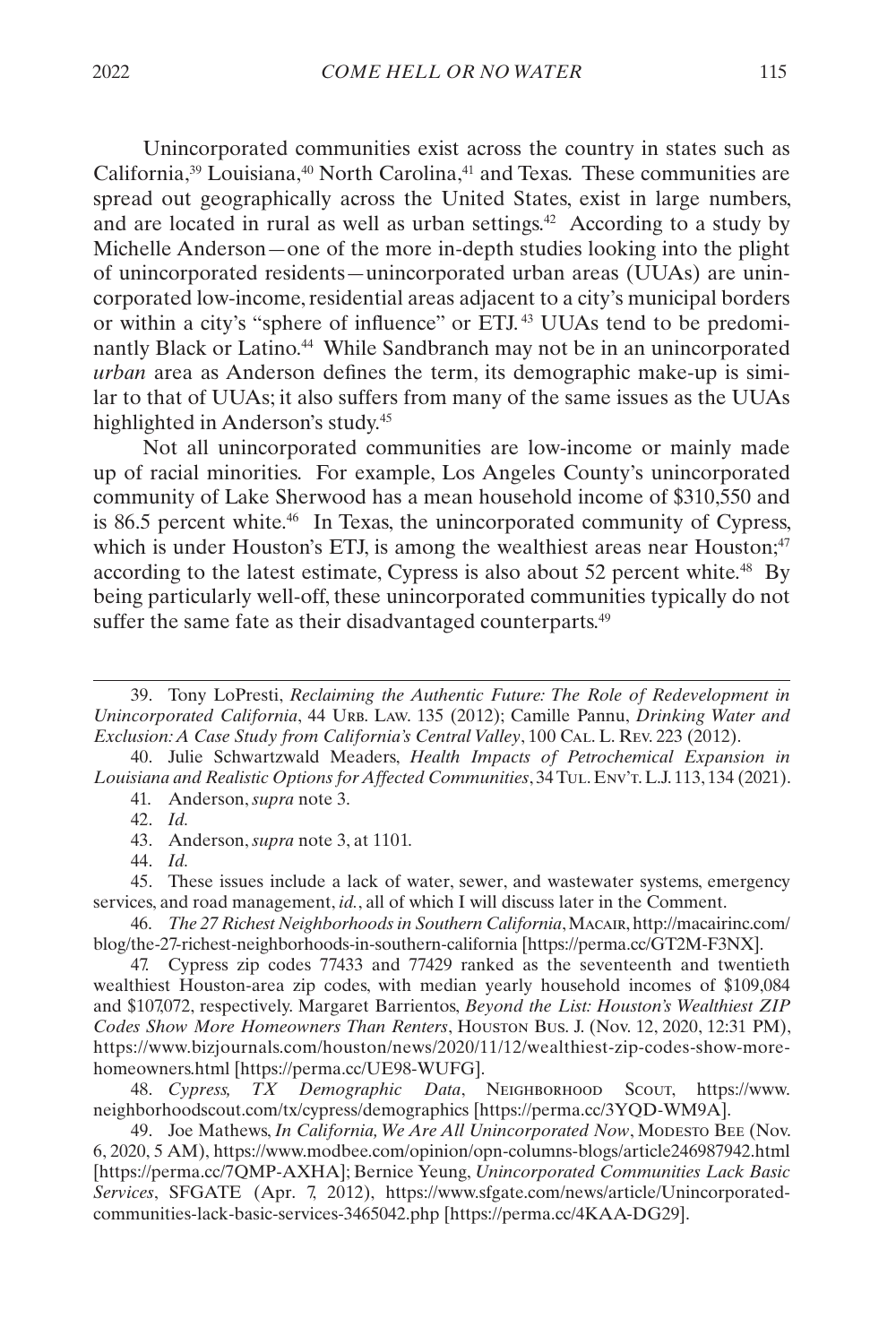<span id="page-8-0"></span>Some people purposefully choose to live in unincorporated areas over cities. Despite having a harder time getting public services, some residents of these areas have listed flexibility in property development, less traffic, lower taxes, and being free from the rules and regulations that come with city life as reasons for moving to an unincorporated community.50

With these definitions, demographics, and characteristics in mind, this Comment focuses on low-income, minority unincorporated communities, as these are the types of unincorporated communities that more often deal with a lack of public services,<sup>51</sup> like Sandbranch.

#### B. *Historical Background and Issues*

Many unincorporated communities were established fifty to one hundred years ago as a way for minorities to escape racial segregation and achieve economic independence.52 However, although racial minorities established these communities to try to escape racial segregation and exclusion, they were unable to escape racism, as counties' claims that unincorporated communities were a "drain on county services" was used to justify their purposeful denial of basic services.53 Perhaps it is because of this viewpoint that some counties have continued to deliberately deprive these communities of infrastructure vital to a thriving community—and even to human life.54 For example, officials in Tulare County, California, previously reasoned that its low-income unincorporated communities having no "authentic future" warranted the county's systematic deprivation of infrastructure improvements in the hopes of "forc[ing] residents away."55

<sup>50.</sup> Sally Grace Holtgrieve, *Wide Open Suburbia: The Pros and Cons of Living in Unincorporated Communities in Western Travis County*, Community Impact Newspaper (Nov. 14, 2018, 12:00 PM), https://communityimpact.com/austin/lake-travis-westlake/citycounty/2018/11/14/wide-open-suburbia-the-pros-and-cons-of-living-in-unincorporatedcommunities-in-western-travis-county [https://perma.cc/7JFR-3XKN].

<sup>51.</sup> Anderson, *supra* note 3, at 1101–02.

<sup>52.</sup> *Id.* at 1097.

<sup>53.</sup> "Through intentional practices of withholding essential infrastructure services, including water and sewer services, Valley counties sought to 'starve out' unincorporated communities of color [from the lack of] public support." Pannu, *supra* note 39 at 232.

<sup>54.</sup> "A historical examination of remote [disadvantaged unincorporated communities] lays bare uncomfortable and painful histories in which elected officials and government employees used the deprivation of essential infrastructure—including drinking water—to subordinate low-income communities of color." Camille Pannu, *Bridging the Safe Drinking Water Gap for California's Rural Poor*, 24 Hastings Env't. L.J. 253, 259 (2018). "People of color have historically been perceived as more expendable than their Anglo counterparts; lack of environmental regulation in their communities is a clever guise of a racialized form of institutionalized oppression, which only further bolsters that historical narrative." Akpan, *supra* note 36, at 335.

<sup>55.</sup> LoPresti, *supra* note39, at 135–36.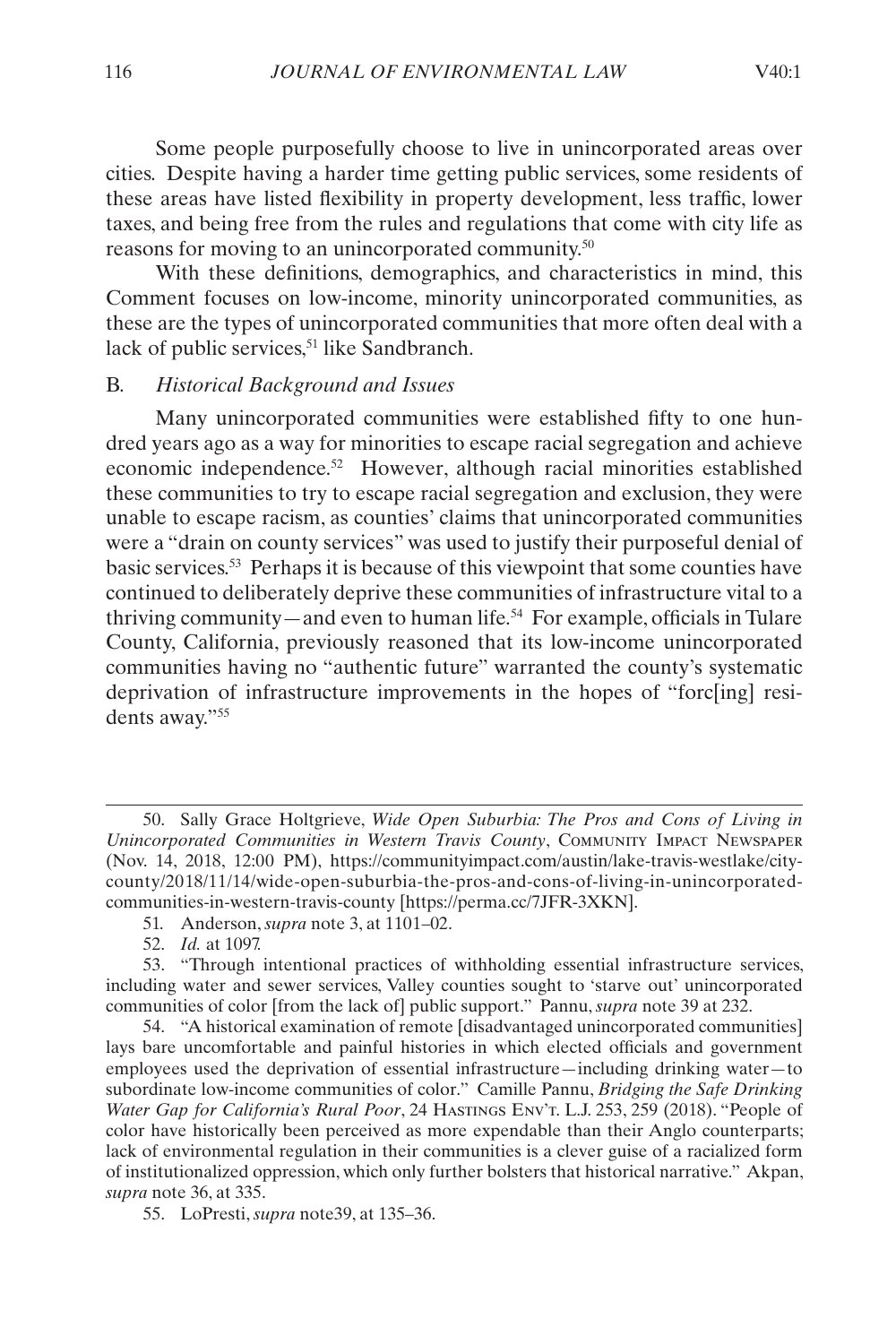<span id="page-9-0"></span>Unincorporated communities tend to lack the kind of public services that are widely available in incorporated municipalities.<sup>56</sup> Among the most important public services are water systems and infrastructure. Aside from the obvious health implications of not having access to safe drinking water, lacking water infrastructure is also a barrier to economic development.<sup>57</sup> Because water is vital to building housing and creating new jobs, a lack of water limits the potential growth of an unincorporated community and prevents residents from investing in industries that could help breathe life into the local economy.58 Other basic infrastructure that tends to be missing or significantly underdeveloped includes "paved roads and streetlights, sidewalks and storm drains, parks and recreation spaces."59

1. California

Certain unincorporated communities in California are known as "disadvantaged unincorporated communities" (DUCs), and they are both well-studied and the focus of this Comment. The California Legislature defines DUCs as "fringe, island, or legacy communit[ies] in which the median household income is 80 percent or less than the statewide median household income."60 Sandbranch would qualify as a DUC if it were located in California.<sup>61</sup> "Remote" DUCs are those that are more than three miles away from a city's borders. $62$ Sandbranch would also qualify as a remote DUC.<sup>63</sup>

Most remote DUCs are a product of economic expansion.<sup>64</sup> Some initially served as train depots or river ports before they were closed or abandoned, while others were freedom colonies for Black Americans.<sup>65</sup> Despite

60. An unincorporated fringe community is "any inhabited and unincorporated territory that is within a city's sphere of influence," an unincorporated island community is "any inhabited and unincorporated territory that is surrounded or substantially surrounded by one or more cities or by one or more cities and a county boundary or the Pacific Ocean," and an unincorporated legacy community is "a geographically isolated community that is inhabited and has existed for at least 50 years." CAL. Gov't Code § 65302.10 (West 2020).

61. With an average monthly income of about \$721 in 2016, Oyeniyi *supra* note 9, Sandbranch households fell well below 80 percent of Texas's median household income level in the same year, reaching only about 15.5 percent of that figure, *see* Alexa Ura & Annie Daniel, *Incomes Continue to Rise, But Texans of Color Still Seeing a Gap*, The Tex. Tribune (Sept. 12, 2017, 12 AM), https://www.texastribune.org/2017/09/14/incomes-continue-risetexans-color-still-face-gap [https://perma.cc/D5Y4-T6AG]. Sandbranch has also existed for about 140 years and would therefore qualify as a legacy DUC were it located in California, per that state's laws. Savali, *supra* note 1.

62. Pannu, *supra* note 53, at 256 n.18.

63. Sanbranch is fourteen miles away from Dallas. *Supporting the Sand Branch Community*, *supra* note 12.

64. Pannu, *supra* note 53, at 257.

65. *Id.* at 257–58.

<sup>56.</sup> Anderson, *supra* note 3, at 1101–02.

<sup>57.</sup> Pannu, *supra* note 39 at 236.

<sup>58.</sup> *Id.*

<sup>59.</sup> LoPresti, *supra* note 39, at 136.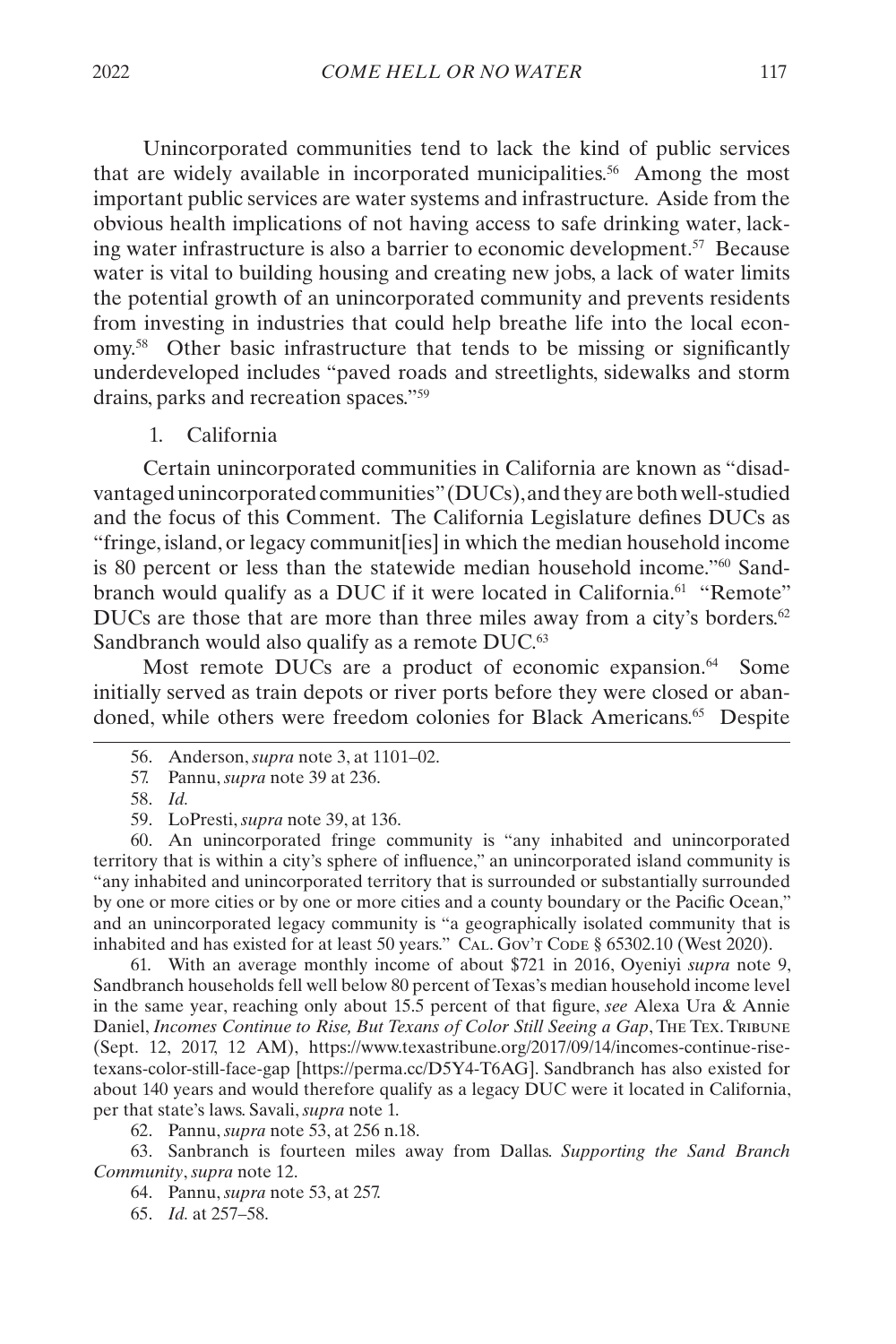<span id="page-10-0"></span>initially reaping the benefits of economic growth, residents in DUCs began experiencing a lack of economic opportunity, which, along with practices like exclusionary zoning and redlining, caused these areas to become "loci for concentrated rural poverty."66 The most prominent problem that remote DUCs face today is contaminated water, and some of these communities can trace the fault back to the California Legislature's disinvestment in these areas.<sup>67</sup> Aside from the lack of access to clean water, unincorporated communities in California also face inadequate wastewater disposal, slow emergency service response times, "undesirable" land uses (including landfills, sewage treatment plants, utility plants, and chemical plants), and a continued stymie in economic development.<sup>68</sup>

<span id="page-10-1"></span>2. Texas

As with the DUCs in California, the literature tends to focus on a subset of unincorporated communities in Texas known as "colonias."69 Colonias are "rural communities located within 150 miles of the US-Mexican Border," and the majority are unincorporated.70 Colonias first came about in the 1950s as an affordable housing option for low-income families.71 Since developers established these communities in unincorporated areas that lacked governmental supervision, properties typically did not have an adequate sewage system, electric wiring, and other basics.72 Because Sandbranch shares many characteristics with colonias—being located in an unincorporated area, having a primarily racial minority population, being impoverished, and lacking infrastructure and public services—some have called Sandbranch a "non-border" colonia.73

Like other unincorporated communities throughout the rest of the United States, colonias have also faced significant challenges in securing safe water infrastructure and other public services, such as waste management.<sup>74</sup> Colonias in Texas are described as "cesspool[s] of waste."75 Because there is often no waste management programming, residents have to decide between allowing their trash to pile up on their properties or burning it and releasing

69. The California legislature has recognized that its disadvantaged unincorporated communities are also commonly referred to as colonias. S.B. 244, 2011–2012 Leg. (Cal. 2011).

70. Akpan, *supra* note 36, at 322 n.5 (quoting *Facts About Farmworkers and Colonias*, U.S. Dep't. Hous. Urb. Dev., http://www.hud.gov/groups/farmwkercolonia.cfm [https:// perma.cc/5RBE-N2NH] (last updated Mar. 6, 2008)).

71. Akpan, *supra* note 36, at 322.

72. *Id.* at 322.

73. John Henneberger, *The Present Day Saga on One Texas Non-Border Colonia*, Tex. Housers (July 11, 2008), https://texashousers.org/2008/07/11/the-present-day-saga-on-onetexas-non-border-colonia [https://perma.cc/47BL-GHGN].

- 74. Akpan, *supra* note 36, at 325–27.
- 75. *Id.* at 325.

<sup>66.</sup> *Id.* at 259.

<sup>67.</sup> *Id.* at 254.

<sup>68.</sup> Anderson, *supra* note 3, at 1107–12.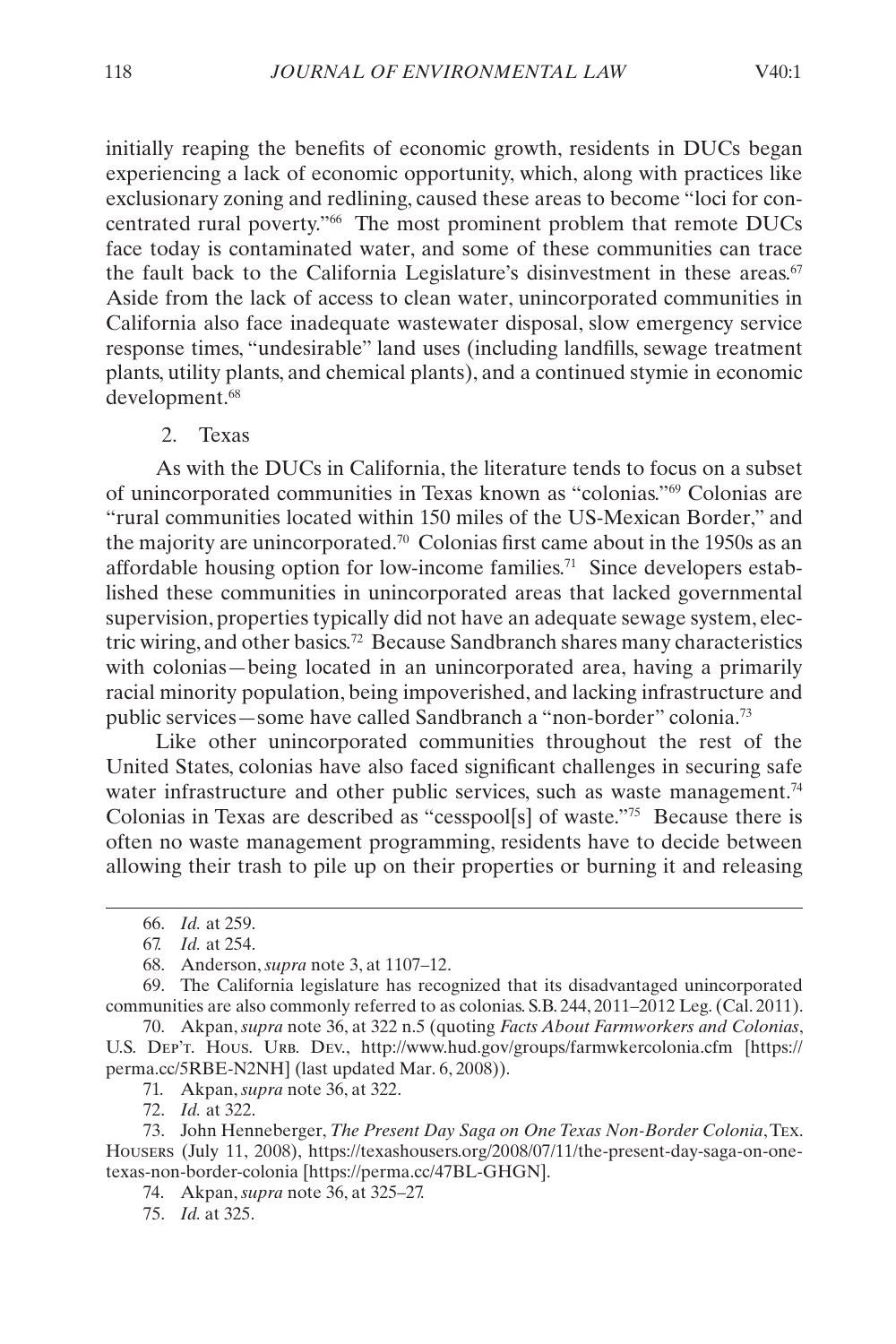<span id="page-11-0"></span>toxins into the air.76 Allowing trash to remain can inhibit physically active and healthy lifestyles, and as such may be a notable contributor to the "exceedingly high" obesity rates among children and adults in colonias.<sup>77</sup> Also, the toxic chemical dioxin released through burning the garbage pollutes the "air, food, lakes, and streams" in colonias and can cause breathing irritation.<sup>78</sup>

# <span id="page-11-1"></span>III. Laws Governing Local Governmental Duties to Unincorporated Communities

With all of the issues that unincorporated residents face, it is difficult to imagine that the government would not offer assistance. This Part identifies some of the state laws concerning local governments' authority to provide public services to unincorporated communities, and it highlights case law regarding inadequate public services in these areas.

# A. *California*

Before diving into the law, it is important to discuss from where local governments in California derive their governing power. Because counties are the only layer of local government for DUCs, county governments are responsible for providing public services to these communities.<sup>79</sup> The two types of counties in California, charter and general law counties, derive their governing powers from different sources. Charter counties derive their power from the state constitution, which allows them to create and enforce their own ordinances unless limited by state law.<sup>80</sup> General law counties derive their power from the California Government Code and are therefore limited by state law.<sup>81</sup>

California cities, unlike those in Texas, cannot have ETJ. Instead, each county's Local Agency Formation Commission (LAFCo) sets "spheres of influence" for a municipality or special district; it is under these spheres that a city can exercise jurisdiction "in mandatory land use plans, service areas, annexations, and municipal 'prezoning' of unincorporated areas."82 Accordingly, spheres of influence function similarly to ETJ. Spheres of influence have been used by the California Legislature to help cities address the plight of California's unincorporated communities. California Senate Bill 244 was passed

80. *Local Governments*, Georgetown L. Libr., https://guides.ll.georgetown. edu/c.php?g=275786&p=1838520#:~:text=Cities%20derive%20their%20power%20 from,three%20forms%20of%20California%20cities [https://perma.cc/N9SK-ES3J].

81. *Id.*

82. David W. Owens, *Extraterritorial Jurisdiction for Planning and Development Regulation*, Univ. N.C. Sch. Gov't (Apr. 2020), https://www.sog.unc.edu/resources/legalsummaries/extraterritorial-jurisdiction-planning-and-development-regulation [https://perma. cc/8C4K-QTZH].

<sup>76.</sup> *Id.* at 326.

<sup>77.</sup> *Id.* at 325*.*

<sup>78.</sup> *Id.* at 326*.*

<sup>79.</sup> Pannu, *supra* note 53, at 261.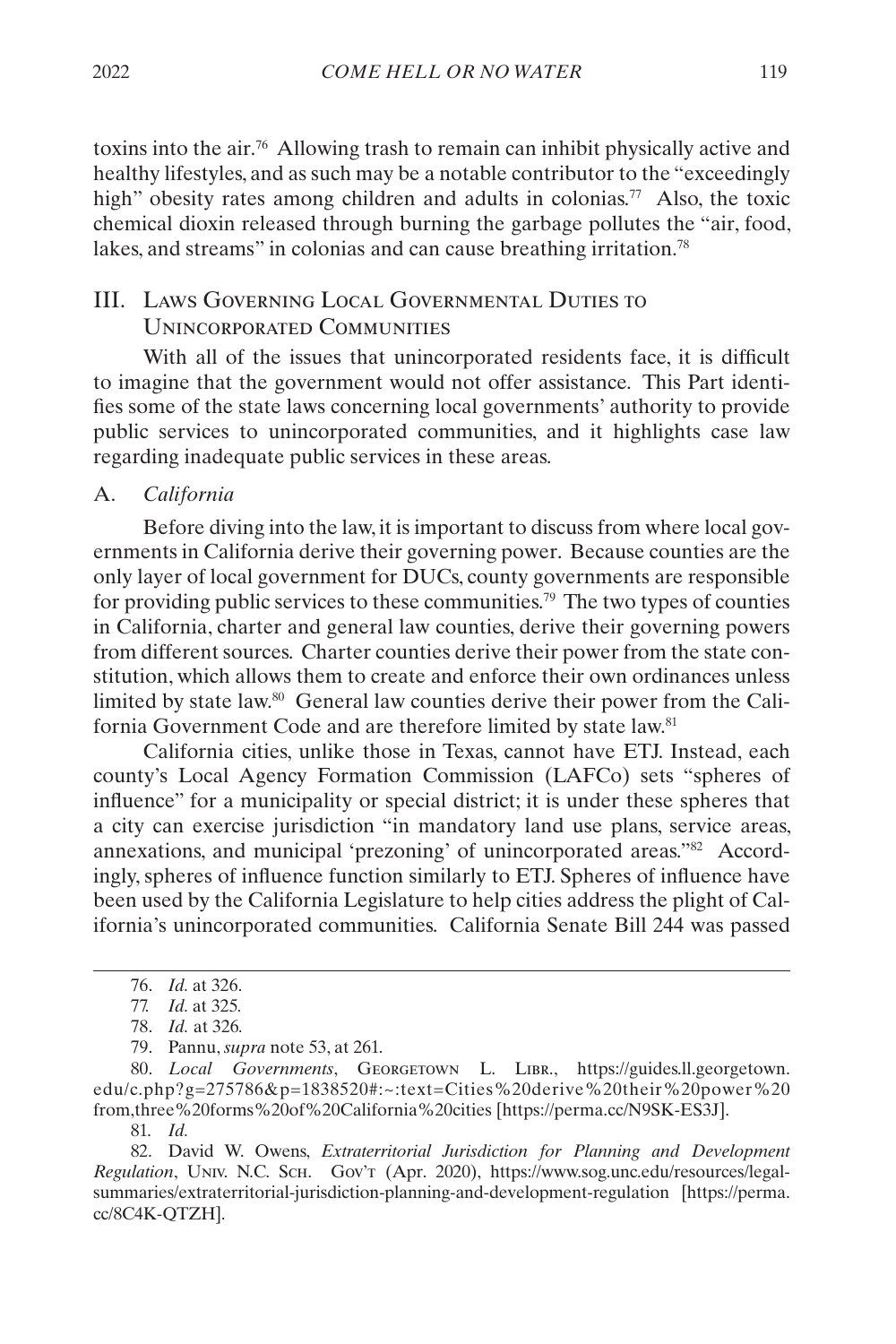to compel municipalities to address the problems of nearby DUCs.<sup>83</sup> Under SB 244, cities must identify DUCs within or near their sphere of influence and identify needed infrastructure—including clean water, wastewater, storm drainage, sewer services, and sidewalks—in those communities.<sup>84</sup> Counties are responsible for doing the same for DUCs within their boundaries but not within a city's sphere of influence.<sup>85</sup> Additionally, while this bill does not require cities to service DUCs, it does require cities to identify potential sources of funding public service extensions.<sup>86</sup>

In terms of California case law, there is evidence of a disconnect between the courts' understanding of the problem and the significance of providing public services to unincorporated areas, especially when it comes to water. Despite one notable case where a court required the California Department of Public Health to create "a safe drinking water implementation plan" for communities with substandard water quality, $s<sup>7</sup>$  there is almost no mention of drinking water in California case law on unincorporated communities.<sup>88</sup> Rural water, which would include water in unincorporated, rural areas, is "almost wholly overlooked" in California state cases. $89$  And the cases in which rural water is the topic at hand mainly focus on agricultural irrigation districts, not the "importance of ensuring clean drinking water for rural, non-city residents."90

Despite the apparent disconnect, there are some instances in which residents of unincorporated areas in California have sued municipalities over inadequate public services. In *Committee Concerning Community Improvement v. City of Modesto*, residents from four predominately-Latino neighborhoods in unincorporated areas of California, sued the city of Modesto ("City") and the county of Stanislaus ("County").<sup>91</sup> The plaintiffs alleged the City and the County intentionally discriminated against them by not providing adequate public services such as sidewalks, street lights, road maintenance, sewer lines, storm drains, curbs, and gutters.<sup>92</sup> The suit also alleged that emergency response times were slow.93

- 84. CAL. Gov't Code § 56425 (West 2020).
- 85. *Id.*

88. Pannu, *supra* note 39, at 240.

89. *Id.*

90. *Id.* at 241.

92. *Id.* at 696–97.

<sup>83.</sup> S.B. 244, 2011–2012 Leg. (Cal. 2011).

<sup>86.</sup> City of Fresno, Chapter 3 of the General Plan, Urban Form, Land Use, and Design, Section 3.7, Disadvantaged Unincorporated Communities 3–66 (2019), https://www.fresno.gov/darm/wp-content/uploads/sites/10/2019/07/General-Plan-3-Urban-Form-7–19.pdf [https://perma.cc/S8FU-6Y7B].

<sup>87.</sup> Newton-Enloe v. Horton, 124 Cal. Rptr. 3d 310, 319 (Ct. App. 2011).

<sup>91.</sup> Comm. Concerning Cmty. Improvement v. City of Modesto, 583 F.3d 690, 696 (9th Cir. 2009).

<sup>93.</sup> *Id.* at 699.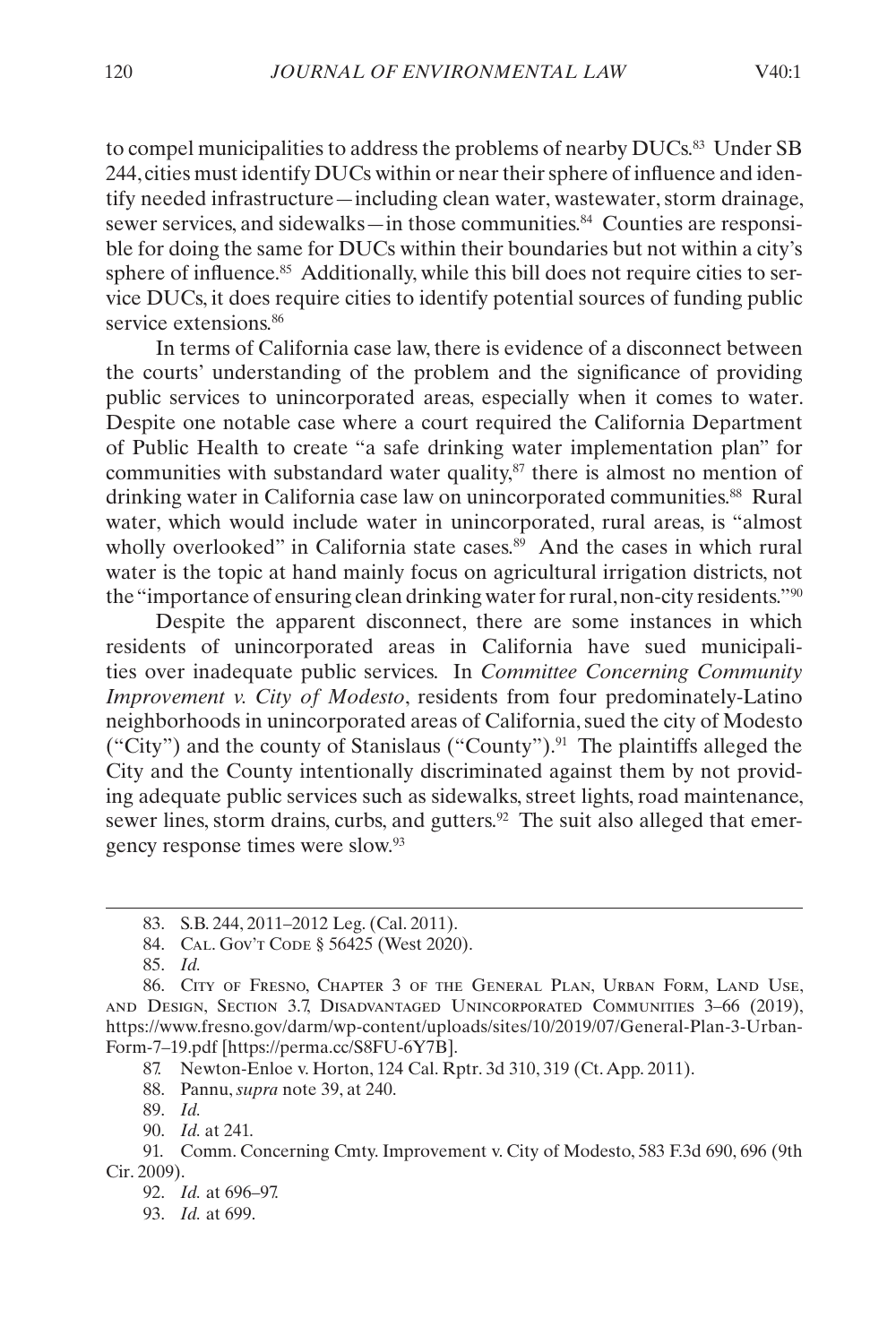<span id="page-13-0"></span>The appellate court reversed the district court's grant of summary judgment in favor of the defendants for both claims.<sup>94</sup> With respect to the claims regarding the lack of public services, the Ninth Circuit concluded that several actions by the defendants created a question as to whether the City and the County intentionally discriminated against the plaintiffs on the basis of race. These actions included excluding more majority-Latino neighborhoods than majority-white neighborhoods from annexation efforts,<sup>95</sup> which would have made getting public services to the plaintiffs' neighborhoods much easier.96 Additionally, after hearing evidence of statistically significant differences between emergency services response times of the plaintiffs' neighborhoods and majority-white neighborhoods, the court also found an issue of fact regarding whether there was a "meaningful difference" in these times that would prove that the County intentionally discriminated against the plaintiffs on the basis of race.97

#### 1. Water, Waste, and Sewage Systems

Laws governing public services in unincorporated areas can be found in the California Government Code, the Health and Safety Code, the Public Utilities Code, and the Streets and Highways Code. In these Codes, there are laws specific to water, wastewater, and sewage systems. Counties, cities, and special districts that provide or intend to provide water or wastewater treatment facilities or services can borrow money to do so. The statutory notes indicate that the legislature implemented this statute with unincorporated communities in mind.<sup>98</sup> If, as a result of some street improvement act, "wells, pumps, dams, reservoirs, storage tanks, channels, tunnels, conduits, pipes, hydrants, meters, or other appurtenances for supplying or distributing a domestic water supply" have been constructed in an unincorporated territory, and the county owns no system that can conveniently furnish water, the county's legislative body can allow "any district, public corporation, mutual company, public utility company, private company, or individual" to furnish water in the unincorporated territory.<sup>99</sup>

County sanitation districts, with the consent of a county's board of supervisors, can construct and operate sewage collection, treatment, and disposal works within an unincorporated area; if at least ninety percent of the district's area is unincorporated, and the land to be used for the proposed facility is in an unincorporated territory, the board of supervisors must hold a public

<sup>94.</sup> *Id.* at 716.

<sup>95.</sup> *Id.* at 704.

<sup>96.</sup> *Id.* at 697.

<sup>97.</sup> *Id.* at 709.

<sup>98.</sup> "It is the intent of the Legislature to encourage investment in these [disadvantaged unincorporated] communities and address the complex legal, financial, and political barriers that contribute to regional inequity and infrastructure deficits within disadvantaged unincorporated communities." S.B. 244, 2011–2012 Leg. (Cal. 2011).

<sup>99.</sup> CAL. PUB. UTIL. CODE § 10205 (West 1951).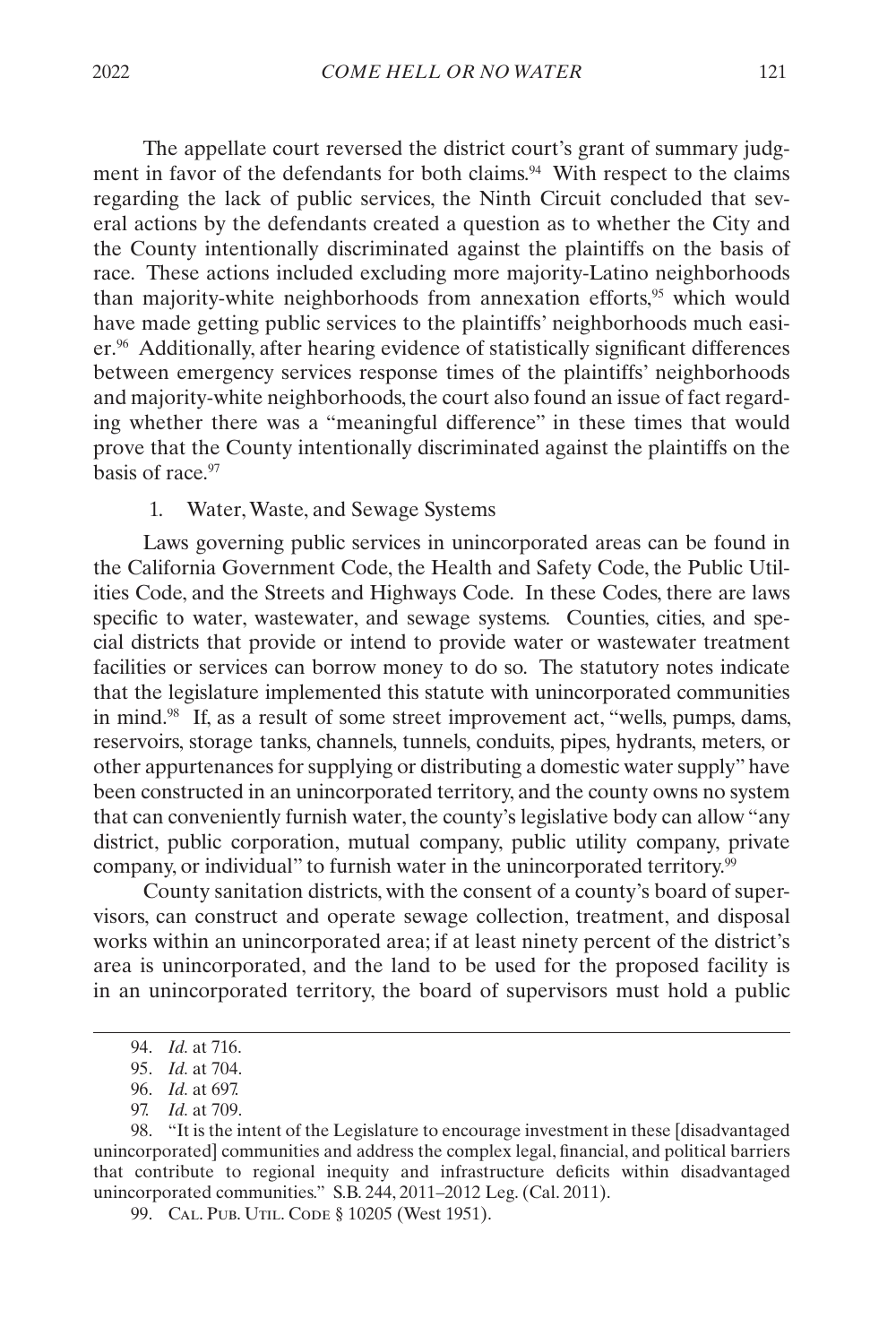<span id="page-14-0"></span>hearing and let voters in the unincorporated area decide if they approve of the project.100 The board of supervisors can impose fees on land in unincorporated communities (and incorporated cities) to fund county waste disposal sites, waste collection, and disposal services.<sup>101</sup>

#### 2. Other Public Services

The Codes also address other public services, such as public transportation and road maintenance. The board of supervisors may furnish transportation services in unincorporated areas; the service can be operated by a city or transit district if the governing board of either consents to that operation.<sup>102</sup> The board may also form special road maintenance districts in unincorporated areas when it deems that additional funding is needed to maintain roads and highways in these areas.<sup>103</sup> A California Attorney General's opinion held that road maintenance districts can be created to provide street lights, as well.<sup>104</sup>

#### B. *Texas*

Counties in Texas are generally only able to regulate matters that are "expressly granted or implied" by the Texas Constitution or by statutes.105 On the other hand, cities with a population greater than 5,000 can adopt a "homerule charter," which grants a city the full authority to regulate matters except when the state of Texas or the United States expressly limits this power.<sup>106</sup> It therefore follows that counties and cities have differing amounts of authority to handle issues relating to public services in unincorporated areas and ETJs.

Case law where unincorporated communities in Texas have sued to receive public services is almost nonexistent. This is perhaps because, as Sandbranch community leaders have pointed out, the litigation process would be too lengthy for services that are needed immediately.<sup>107</sup> Many cases concerning unincorporated areas focus instead on zoning, building, and housing codes. For example, in *Town of Lakewood Village v. Bizios*, Harry Bizios purchased a lot in the Sunrise Bay Subdivision, an area located within the ETJ of the Town of Lakewood Village ("Town"), Texas, a general-law municipality that did not provide any services to the Subdivision.<sup>108</sup> Although the lot was not within city limits, the Town's ordinances made its building codes enforceable within

<sup>100.</sup> Cal. Health & Safety Code § 4741 (West 1986).

<sup>101.</sup> CAL. Gov't Code § 25830 (West 1992).

<sup>102.</sup> CAL. Gov't Code § 26002 (West 1974).

<sup>103.</sup> CAL. STS. & HIGH. CODE § 1550.1 (West 2009).

<sup>104.</sup> 14 Op. Cal. Att'y Gen. 115.

<sup>105.</sup> TischlerBise, Bexar County Unincorporated Area Study 3 (2014), https:// www.bexar.org/DocumentCenter/View/4154/Bexar-County-Unincorporated-Area-Study-December-2014?bidId= [https://perma.cc/AVP6-DWSM].

<sup>106.</sup> *Id.*

<sup>107.</sup> Nat'l Env't Just. Advisory Council, *supra* note 31, at 27.

<sup>108.</sup> Town of Lakewood Vill. v. Bizios, 493 S.W.3d 527, 529 (Tex. 2016).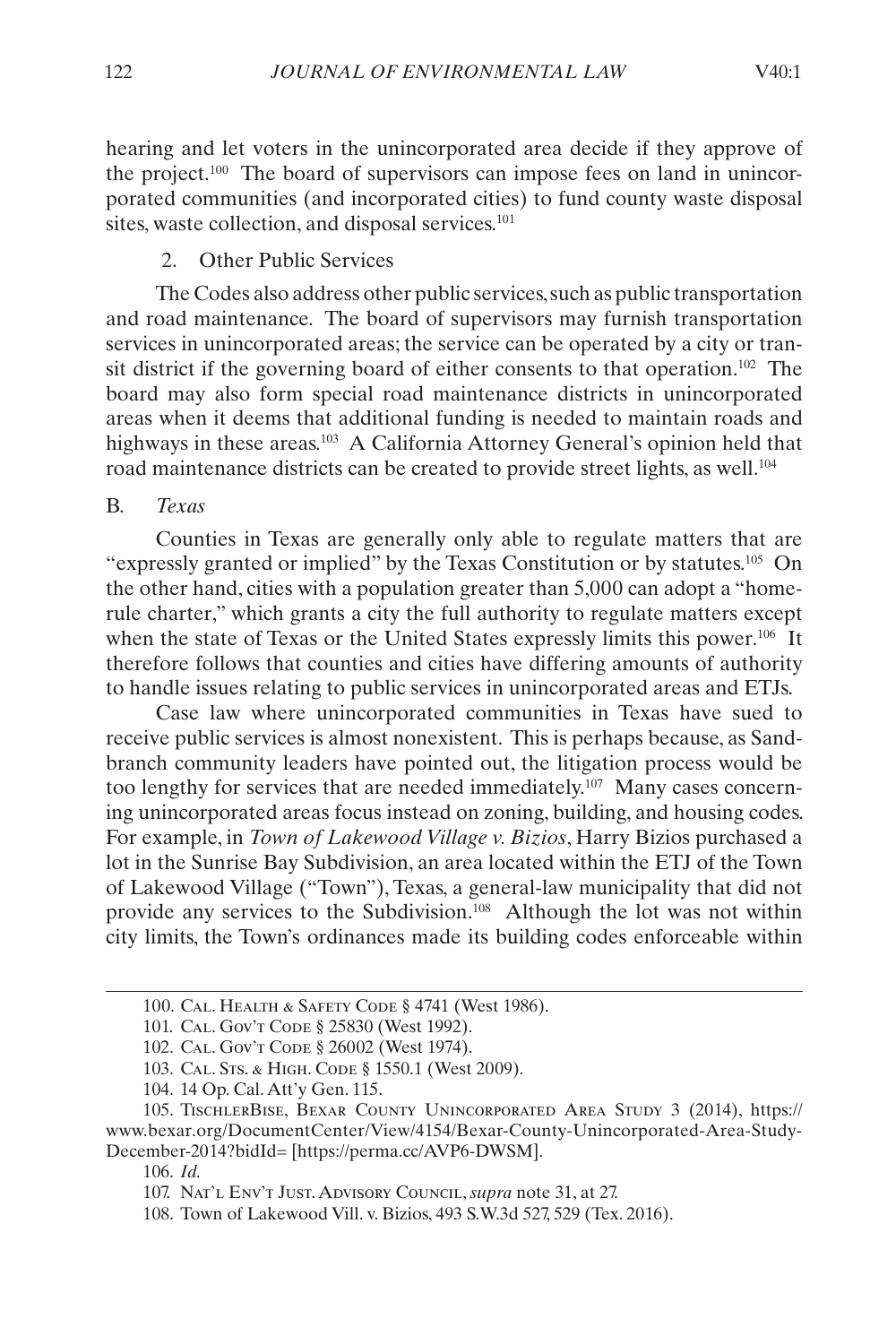its ETJ.109 Bizios obtained the permits required by Denton County, the Federal Emergency Management Agency, and Sunrise Bay's architectural review committee to build a house on the lot.110 However, because Bizios did not obtain building permits from the Town, it ordered Bizios to stop construction. He refused, and the Town filed suit against him.111

The Texas Supreme Court ruled that the Texas Local Government Code neither expressly nor impliedly grants general-law municipalities the power to enforce their building codes within their ETJs.112 This decision was a win for proponents of private property rights in unincorporated areas, like Bizios, but it concerned general-law municipalities that viewed the authority to enforce their building codes within their ETJs as a way to protect the health and safety of residents within or near city limits.113

There are also cases about the steps unincorporated communities must take for incorporation. In *Friendship Village v. State*, qualified voters in Friendship Village ("Village"), an ETJ of Texarkana, voted to incorporate with the city.114 Thereafter, although the Village did not seek approval from Texarkana to incorporate, a Bowie County judge certified the Village's incorporation, and the State challenged the judge's decision.115 The district court ruled that the incorporation was invalid, and the Texarkana Court of Appeals affirmed.116 Texas law requires written consent from a city's governing body before incorporation can proceed. If an ETJ seeks consent and the city does not grant it, incorporation can still proceed if a majority of the proposed city's resident voters and the owners of at least 50 percent of the land in the proposed city petition the governing body for annexation.117 If the governing body refuses to annex the proposed city or fails to act within six months of receiving the petition, authorization for incorporation is assumed by default.118 Once the ETJ gets this authorization, it must initiate incorporation proceedings within six months.119 Because the Village did not seek written consent for incorporation from the governing body of Texarkana and waited more than nine months after receiving a default authorization to initiate incorporation proceedings, the certification for incorporation was invalid*.* 120

Laws addressing public services in unincorporated areas in Texas are primarily found in the Texas Local Government Code and the Texas Health and

109. *Id.* at 529. 110. *Id.* 111. *Id.* 112. *Id.* at 537. 113. *Id.* 114. Friendship Vill. v. State, 738 S.W.2d 12, 13 (Tex. App. 1987). 115. *Id.* 116. *Id.* at 13–14. 117. *Id.* at 14. 118. *Id.* 119. *Id.* 120. *Id.* at 14–15.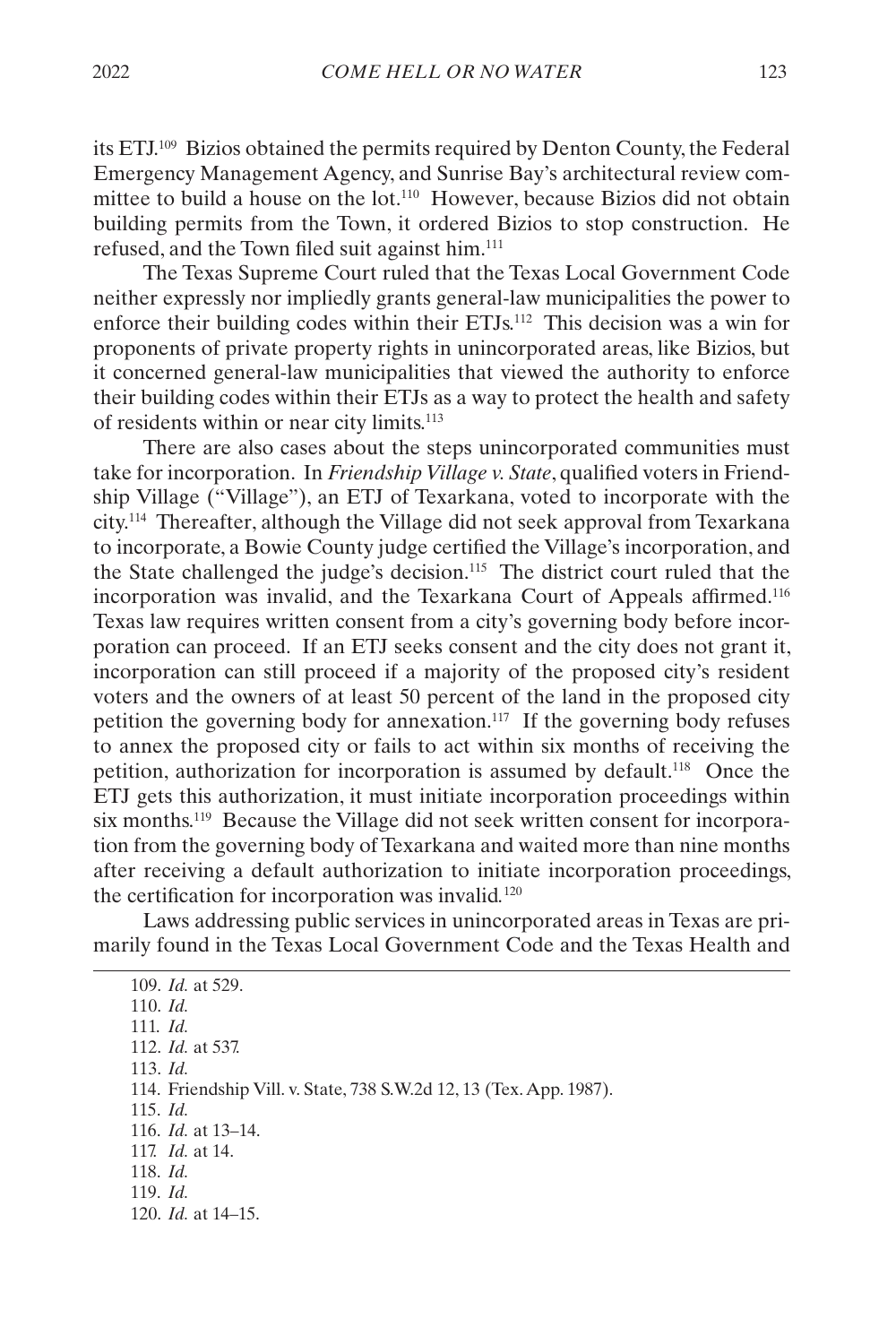<span id="page-16-0"></span>Safety Code, and other laws not directly mentioning unincorporated areas but still affecting them are found in the Government Code and the Water Code. The Local Government Code also delineates the extent of a municipality's ETJ.121 According to the applicable statutes in both Codes and the Texas Constitution, Texas cities generally have more authority to provide public services to unincorporated areas than counties.122 (When comparing Texas counties to counties in other states, the latter generally have more authority, as well.<sup>123</sup>)

#### 1. Water, Waste, and Sewage Systems

There are almost no laws that directly discuss water infrastructure in unincorporated areas. There are, however, laws that grant counties permission to regulate water infrastructure in areas outside of municipal control, which can include unincorporated areas. For example, county commissioners courts have the authority to acquire fresh water "for supplying water to the county's courthouse or for other county purposes."124 Water wells, which are used in unincorporated communities (and were used in Sandbranch before they were contaminated) are also under county control. Counties with populations of at least 1.8 million can regulate the placement of water wells.<sup>125</sup> As far as actually establishing a water system, counties of no more than 10,000 can establish a utility system board. The board is responsible for the management and operation of utility systems, which includes water, wastewater, and solid waste systems, owned or acquired by the county.<sup>126</sup>

There are no laws requiring Texas counties to provide waste management and waste control services to unincorporated areas.127 Instead, counties have the authority to provide for or contribute to the operation of sewage systems—and water systems—in unincorporated areas within that county.128 The Health and Safety Code also grants authority to county commissioners courts to regulate the "collection, handling, storage, and disposal" of solid waste.129 Municipalities can also provide utilities—including water and sewer—outside their boundaries either by (1) purchasing, constructing, and/or operating a utility system or (2) extending their utility lines outside the municipality.130

The literature has highlighted some cons regarding the laws' connection to environmental injustice and environmental hazards. For instance, the Health and Safety Code fails to account for the effects a lack of waste disposal services has on unincorporated areas while prohibiting such services that pose

<sup>121.</sup> Tex. Loc. Gov't Code Ann. § 42.021 (West 2013).

<sup>122.</sup> TischlerBise, *supra* note 105, at 1.

<sup>123.</sup> *Id.*

<sup>124.</sup> Tex. Gov't Code Ann. § 1477.053 (West 1999).

<sup>125.</sup> Tex. Loc. Gov't Code Ann. § 240.042(a) (West 2011).

<sup>126.</sup> Tex. Loc. Gov't Code Ann. §§ 563.001, 563.052 (West 2009).

<sup>127.</sup> Akpan, *supra* note 36, at 327.

<sup>128.</sup> Tex. Loc. Gov't Code Ann. § 562.016(a) (West 2009).

<sup>129.</sup> Tex. Health & Safety Code Ann. § 364.011 (West 2019).

<sup>130.</sup> Tex. Loc. Gov't Code Ann. § 552.001 (2009).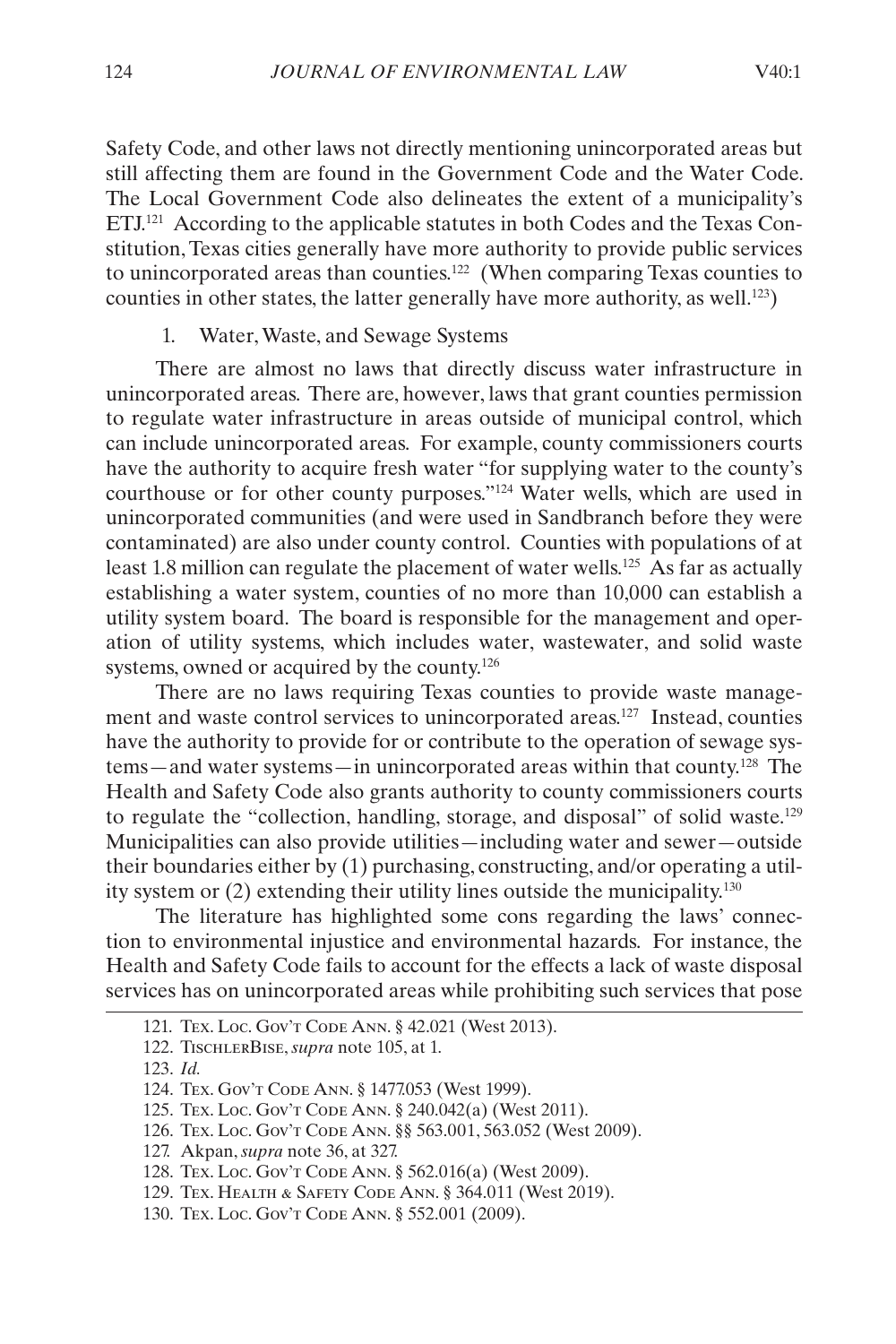<span id="page-17-0"></span>a threat to public safety and welfare.<sup>131</sup> This effectively leaves these communities with no other choice than to burn their waste, threatening the health of residents and, in turn, defeating the purpose of the statute.132

#### 2. Other Public Services

Just as with waste management, there are other public services that counties are not statutorily required to provide to unincorporated areas but may if they choose to do so. Many of the statutes that grant counties the authority to provide these services tend to be very detailed or tailored to specific purposes. For instance, regarding public lighting, counties may provide outdoor lighting in unincorporated areas near the McDonald Observatory in west Texas and near military installations.133

There are laws that grant county governments the authority to regulate emergency services. Counties may furnish fire protection or provide firefighting equipment.134 Counties also may adopt infrastructure standards that allow ease of access for emergency vehicles.<sup>135</sup> Aside from emergency vehicles, counties can also provide public transportation. A county commissioners court can contract with a rapid transit authority to provide public transportation to unincorporated communities.136

In addition to counties, municipalities can also provide public services to areas outside their borders. A municipal government may undertake improvement projects for its ETJs or other parts of the county. Authorized improvements include the construction or improvement of "distinctive lighting"; sidewalks; roadways; water, wastewater, and drainage facilities; and "special supplemental services for improvement and promotion of the district, including services relating to advertising, promotion, health and sanitation, water and wastewater, public safety."<sup>137</sup>

# <span id="page-17-1"></span>IV. Are Local Governments Following Through with Their LEGAL OBLIGATIONS?

Now that the relevant laws have been identified, this Part explores whether local governments have been using the authority granted in them to provide public services to unincorporated communities.

<sup>131.</sup> Akpan, *supra* note 36, at 327; *see* Tex. Health & Safety Code Ann. § 364.012 (West 1999).

<sup>132.</sup> Akpan, *supra* note 36, at 325–27.

<sup>133.</sup> Tex. Loc. Gov't Code Ann. § 240.032 (West 2012).

<sup>134.</sup> Tex. Loc. Gov't Code Ann. § 352.001 (West 1987).

<sup>135.</sup> Tex. Loc. Gov't Code Ann. § 232.0034 (West 2013).

<sup>136.</sup> Tex. Loc. Gov't Code Ann. § 615.023 (West 2009).

<sup>137.</sup> Tex. Loc. Gov't Code Ann. § 372.003 (West 2011).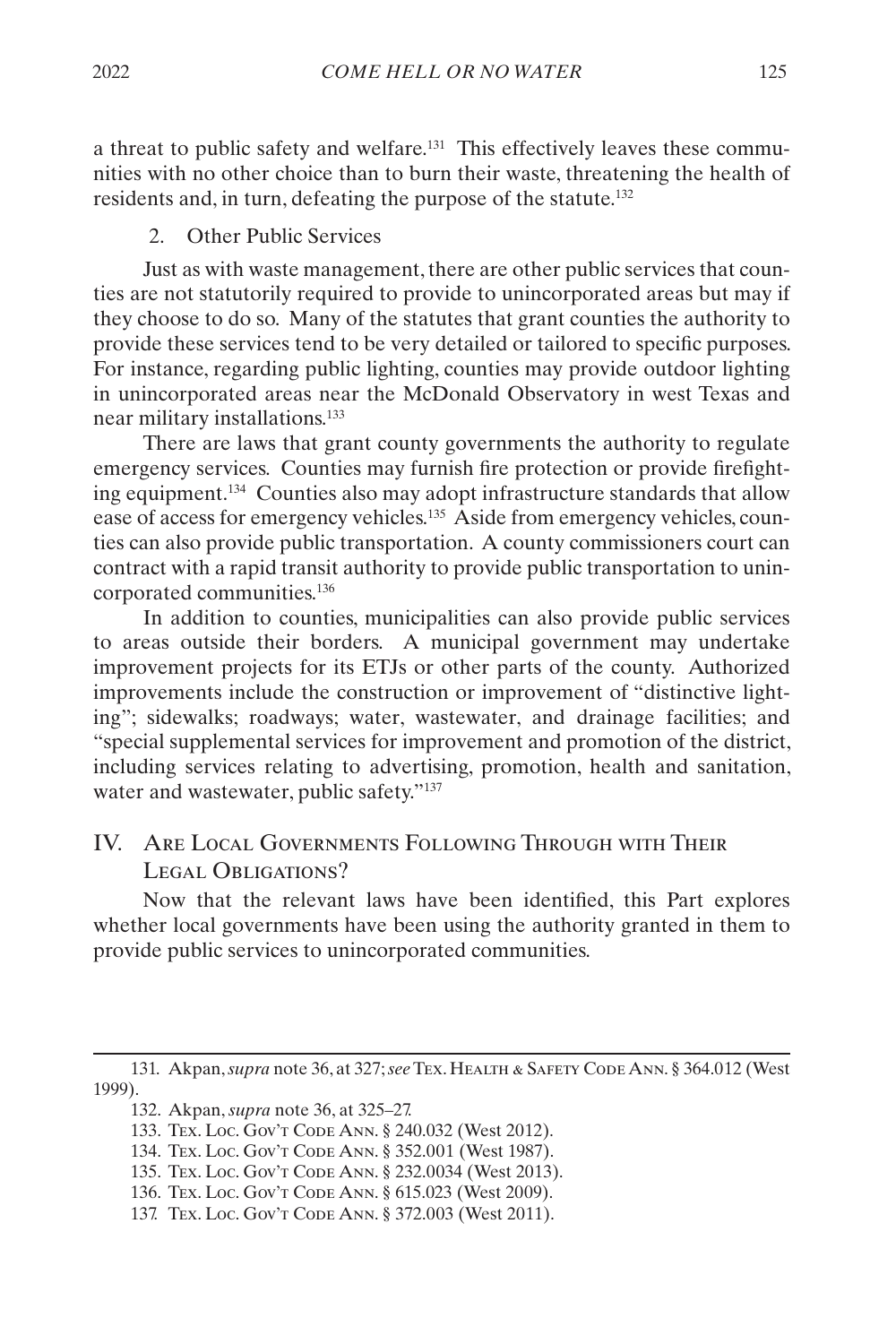#### <span id="page-18-0"></span>A. *California*

Although the California legislature has recognized the problems of DUCs and put effort into coming up with solutions, DUC residents still lack access to public services. While promising at first glance, SB 244 did little in terms of getting public services to DUCs. According to Stephen Lucas, the Executive Officer of the Butte County LAFCo, the bill was just "another [l] egislative 'fix'" with no clear direction or objective.<sup>138</sup> Other problems Lucas highlighted with the bill are that the California Legislature did not provide funding for the infrastructure needed in the DUCs—which may conflict with the bill's legislative intent<sup>139</sup>—and that there was no uniform application of the mandate across the state.140

In 2014, the California Legislature took a more assertive approach when it came to improving water infrastructure statewide. It set aside \$7.45 billion to improve DUCs' access to clean water.141 The purposes for this bond are listed in the California Water Code.142 This bond also came about after California became the first state in country to recognize water as a basic human right.<sup>143</sup> However, several years later, DUC residents (especially those in California's Central Valley) still do not have access to safe drinking water, referred to by a state water board spokesperson as "liquid gold."144

#### B. *Texas*

With respect to waste management in colonias, the Texas Health and Safety Code may actually encourage residents to burn their trash or risk causing a public nuisance; the Code prohibits "keeping, storing, or accumulating refuse" in an unincorporated neighborhood.145 But burning household refuse

138. STEPHEN LUCAS, DUCS AND SB244 . . . OUR EXPERIENCE (2016), https://calafco. org/sites/default/files/resources/2016\_Annual\_Conference/SB%20244%20and%20DUCs\_ Lucas\_web.pdf [https://perma.cc/Y253-GZU9].

139. *See* S.B. 244 ("It is the intent of the Legislature to encourage investment in these communities and address the complex legal, financial, and political barriers that contribute to regional inequity and infrastructure deficits within disadvantaged unincorporated communities.").

142. Cal. Water Code § 79721 (West 2014).

143. Austin R. Ramsey, *The Great Divide: California Communities Battle for Rights to Water*, The Fresno Bee (June 5, 2020, 9:30 AM), https://www.fresnobee.com/news/local/ water-and-drought/article243237701.html [https://perma.cc/49P6-PMJ3]; A.B. 685, 2011– 2012 Leg. (Cal. 2012).

144. Ramsey, *supra* note 143.

145. *See* Tex. Health & Safety Code Ann. § 343.011(a), (b), (c)(1) (West 2015). The Code does, however, allow a county commissioners court to grant a variance or a special exception to a public nuisance classification if such an action would "promote<sup>[]</sup> justice . . ., not [be] contrary to the public interest, and [be] consistent with the general purpose of Section 343.011." Tex. HEALTH & SAFETY CODE ANN. § 343.0111(a)(1). The court can also grant a variance if the enforcement of Section 343.011 would cause an undue hardship to the

<sup>140.</sup> Lucas, *supra* note 138.

<sup>141.</sup> Pannu, *supra* note 53, at 254.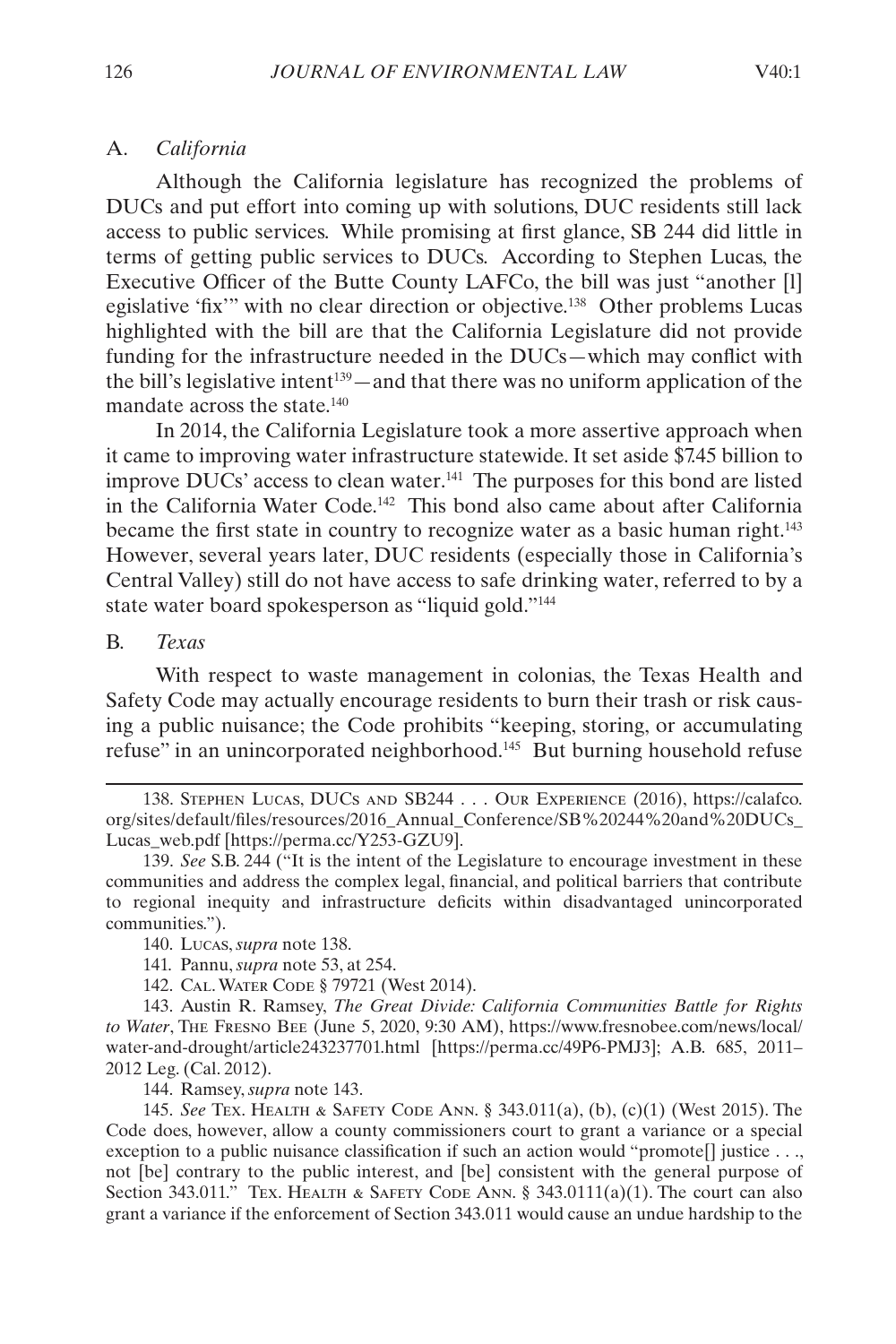has been made illegal in certain unincorporated areas with planned residential developments,146 possibly putting some unincorporated residents into a loselose situation: they can accumulate trash on their property and risk civil or criminal punishment, or they can burn their trash, risk damaging their health, and still possibly receive civil or criminal punishment.

Texas has tried to assist colonias in other ways. The state created the Colonia Self-Help Program within the Texas Water Assistance Program.147 The Self-Help Program reimburses political subdivisions and nonprofit organizations that help provide water and wastewater services to a colonia.148 Additionally, the state legislature has been releasing colonia reports since 2006—the latest one was released in 2014—that track the progress of statefunded programs that assist in providing public services to colonias. 149 The 2014 report highlighted that although there were improvements since the 2010 report was released, several problems remained "substantially the same."150 For example, some colonias have continued to rely on the bulk transport of water or the purchase of bottled water because they still lack access to clean running water.<sup>151</sup>

Some counties have conducted their own studies looking into the plight of unincorporated communities not near the Texas-Mexico border, as well. In 2014, Bexar County published the "Bexar County Unincorporated Area Study." This 439-page report discusses the differences in the legislative authority granted to county and municipal governments in Texas regarding the provision of public services, compares Texas counties to other state counties in that regard, breaks down Bexar County's revenue for funding public services, and provides recommendations for limiting the constraint on Texas counties' ability to provide for unincorporated communities.152

In recent years, more counties are recognizing the issues involving the lack of public services in unincorporated areas, especially when these areas are expecting or experiencing massive population growth.153 While this rec-

149. The report focused on colonias in Cameron, El Paso, Hidalgo, Maverick, Starr, and Webb Counties. Tex. Off. of the Sec'y of State Colonia Initiatives Program, Tracking the Progress of State-Funded Projects that Benefit Colonias, Tex. Leg. 84-, Reg. Sess. (2014), https://www.sos.state.tx.us/border/forms/2014-progress-legislative-report.pdf [https:// perma.cc/F3H2-LJEW].

150. *Id.* at 18*.*

151. *Id.*

152. Bexar County Unincorporated Area Study, *supra* note 105.

153. Mike Snyder, *Growth in Unincorporated Areas of Harris County Raises Concern*, Houston Chronicle (Jan. 31, 2018, 9:19 PM), https://www.chron.com/news/houstontexas/article/Challenge-of-unincorporated-area-keeps-growing-12540251.php [https://

resident. *Id.* § 343.0111(a)(2).

<sup>146.</sup> The law applies to unincorporated areas adjacent to counties with at least 3.3 million people and in which there is a planned community with 20,000 or more acres of land. TEX. Loc. Gov't Code Ann. § 352.082 (West 2017).

<sup>147.</sup> Tex. Water Code Ann. §§ 15.951–15.952 (2009).

<sup>148.</sup> Tex. Water Code Ann. §§ 15.953–15.954 (2009).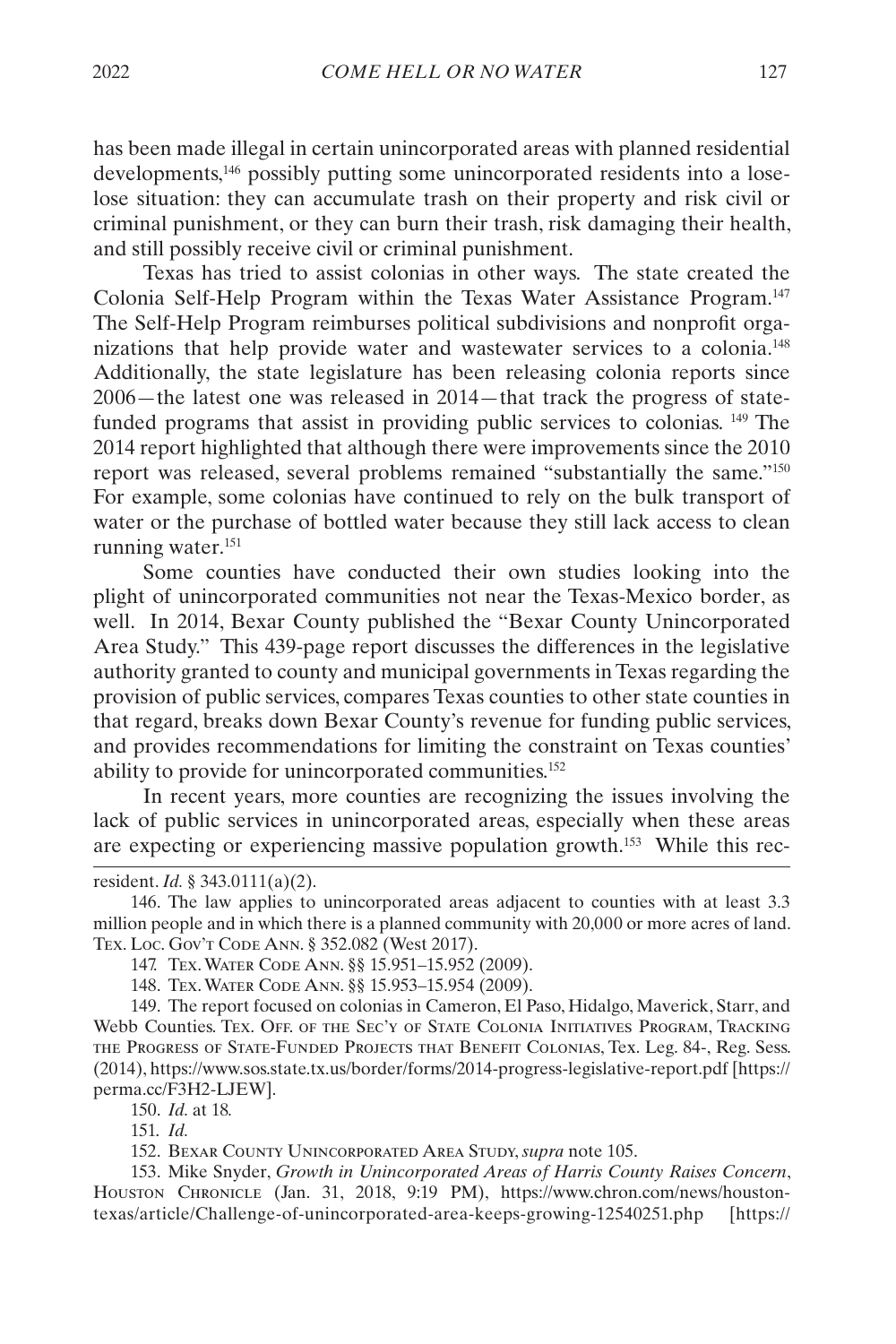<span id="page-20-0"></span>ognition does not necessarily have a direct impact on getting public services to unincorporated communities, it does put more city, county, and state officials on notice of this continuing problem, which may prompt more legislative action in the future.

The short answer to the question posed by this Part's title is "yes" local governments in Texas are following through with their legal obligations because, legally, they are not required to provide public services to unincorporated communities but are simply allowed to do so. Statutes in the Local Government and Health and Safety Codes are riddled with what county commissioners courts and cities with ETJ "may" do, but there are virtually none that point to what they "shall" or "must" do. A closer look at the statutory regime regarding unincorporated areas shows that, under the current laws, local governments essentially have to go above and beyond their bare minimum legal obligations and act voluntarily to furnish public services to these areas. As evidenced by what is happening in the DUCs of California, the colonias of Texas, and Sandbranch, many local governments have failed to do this.

#### C. *Sandbranch*

While Sandbranch is still in need of proper water infrastructure, accommodations have been made to provide such infrastructure without Dallas County's help. In 2016, the community established the Sandbranch Development and Water Supply Corporation (SDWSC) and applied to receive federal grant money to hire experts to develop a plan to receive clean water;<sup>154</sup> the SDWSC subsequently received a \$30,000 grant from the U.S. Department of Agriculture.155 The latest victory came in August 2020 when the Texas Water Development Board approved of \$450,000 worth of financial assistance to the SDWSC. The money will assist Sandbranch in creating a "centralized wastewater collection system to replace existing septic systems" and a "new water distribution system to provide potable water to the area."<sup>156</sup>

Despite making progress in obtaining clean water, Sandbranch continues to have no trash collection service. In the meantime, residents are forced to continue burning their trash outside, similar to what happens in colonias.157

157. Akpan, *supra* note 36, at 325–26.

perma.cc/S4MV-RD4P]; Andra Lim, *Travis County Attempts to Guide Surging Growth in Unincorporated Areas*, Austin American-Statesman (Sept. 25, 2018, 1:52 PM), https://www. statesman.com/article/20140708/NEWS/307089713 [https://perma.cc/REF6-XZU6].

<sup>154.</sup> *Supporting the Sand Branch Community*, *supra* note 12; Doyin Oyeniyi, *The Struggle for Clean Water Continues for Dallas County's Unincorporated Cities*, Tex. Monthly (Aug. 2, 2016), https://www.texasmonthly.com/the-daily-post/the-struggle-for-clean-watercontinues-for-dallas-countys-unincorporated-cities [https://perma.cc/9JKS-BJGE].

<sup>155.</sup> *Supporting the Sand Branch Community*, *supra* note 12.

<sup>156.</sup> Sarah Haney, *Texas Water Development Board approves \$450,000 to the Sandbranch Water Supply Corporation (Dallas County) for Water and Wastewater Projects*, Tex. Water Newsroom (Aug. 5, 2020), https://texaswaternewsroom.org/pressreleases/2020–08–05\_ sandbranch.html [https://perma.cc/3GCB-APDJ].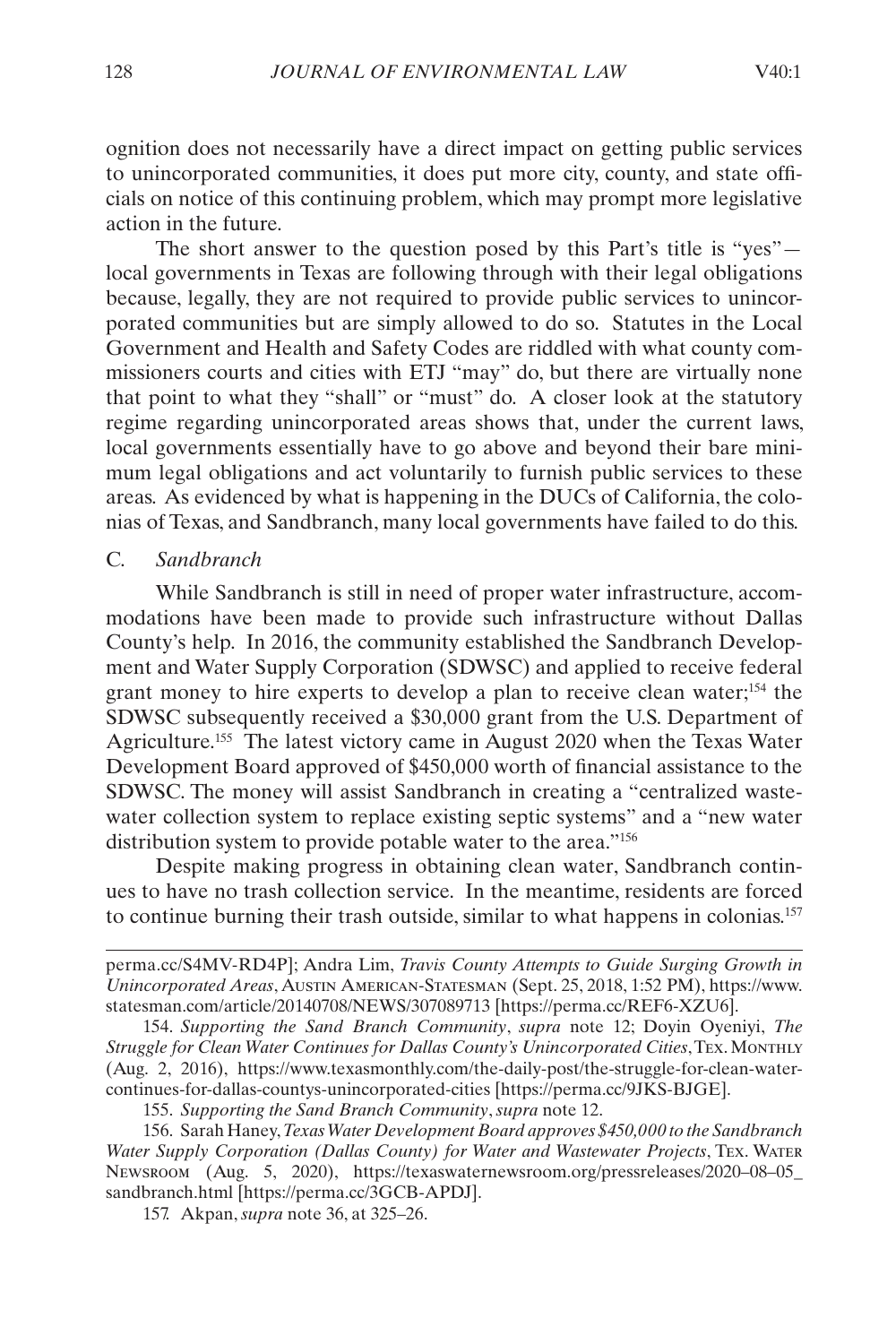<span id="page-21-0"></span>While this solution may be the only feasible option the residents have, it poses significant health risks.<sup>158</sup>

Despite the shortcomings it has faced, Sandbranch has managed to make progress without the help of Dallas County, the governmental body directly responsible for its welfare. Interestingly, Dallas County does have an entity specifically created to oversee activities in its unincorporated areas: the Department of Unincorporated Area Services (DUAS). DUAS has two divisions, the Development Division and the Nuisance Abatement Division. Each division works with surrounding cities, Dallas County emergency services personnel, the Texas Commission on Environmental Quality (TCEQ), and the U.S. Environmental Protection Agency to "facilitate and monitor activities through the administration of applicable regulations and services within unincorporated areas of Dallas County."159 Although DUAS's website lists a variety of the responsibilities it assumes, this list does not include access to clean water,160 one resource that has continually proved to be hard to secure for disadvantaged unincorporated residents.

#### <span id="page-21-1"></span>V. Solutions

There are a variety of solutions that have been proposed for providing public services to unincorporated communities. These include paying for the extension or creation of such services, annexing unincorporated areas, relocating unincorporated residents, creating political subdivisions, and making legislative changes.

#### A. *Pay for the Extension/Creation of Public Services*

The solution that seems the most straightforward is having cities and/ or counties simply pay to extend municipal services to unincorporated areas. This solution may be unsuccessful at the county level because county funding is more limited than municipal funding; counties make most of their revenue from property taxes, whereas cities make their revenue from property and sales taxes, utility revenue, and fees.161 Aside from extending public services directly from a city to an unincorporated area, the city or the county could contract with private developers to install or upgrade the needed infrastructure.<sup>162</sup> This may, however, only be a feasible option for relatively small communities.<sup>163</sup>

<sup>158.</sup> Akpan, *supra* note 36, at 326. *See supra* Part [II.B.2.](#page-10-1)

<sup>159.</sup> *Department of Unincorporated Area Services*, Dallas County, https://www. dallascounty.org/departments/duas [https://perma.cc/L6Q7-HCMW].

<sup>160.</sup> *Id.*

<sup>161.</sup> Bexar County Unincorporated Area Study, *supra* note 105, at 1.

<sup>162.</sup> City of Fresno, *supra* note 86, at 3–66.

<sup>163.</sup> "This type of development typically occurs on a limited, site-specific basis and is thus unlikely to address area-wide infrastructure needs within large areas that are nonadjacent to the city limits." *Id.*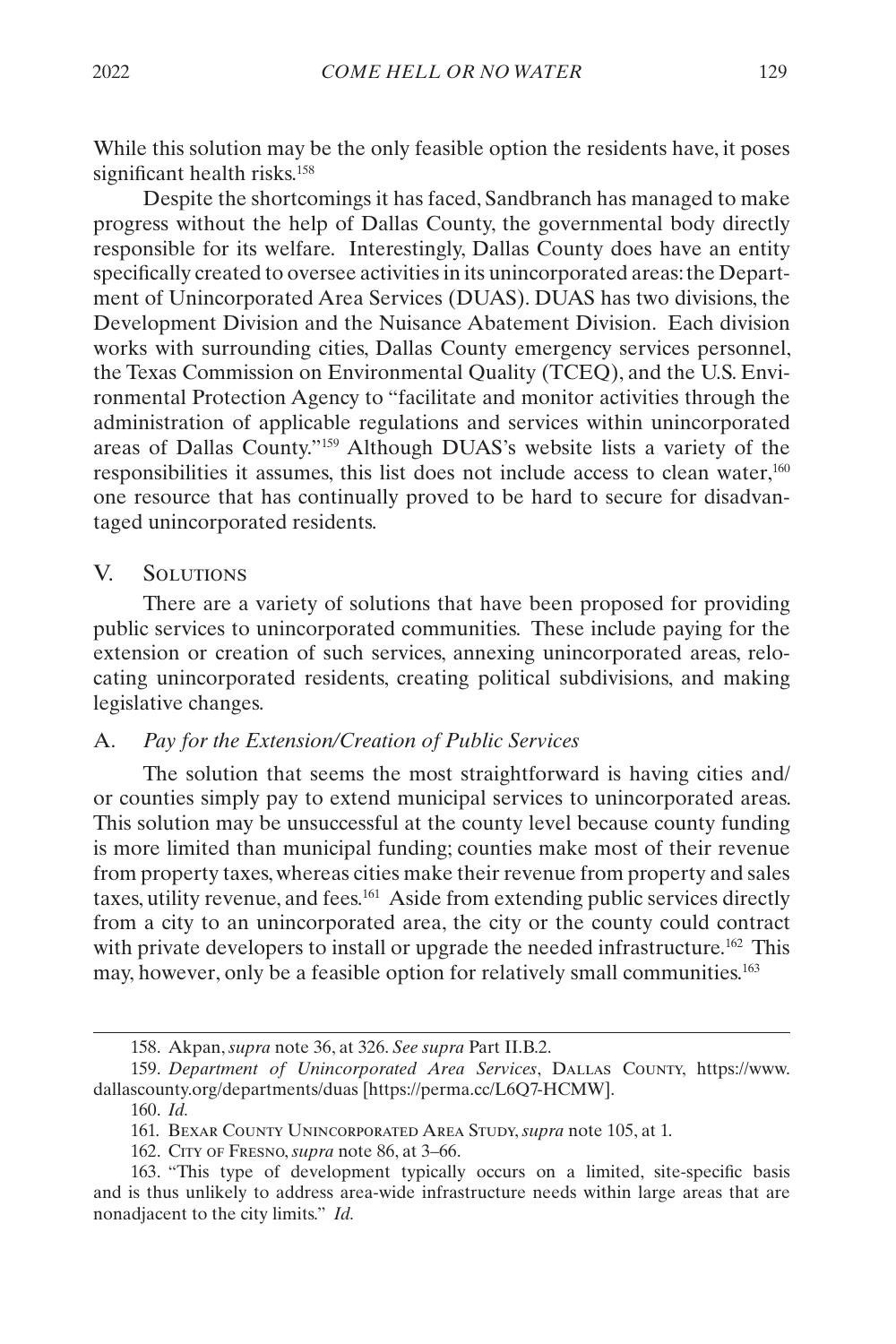#### <span id="page-22-0"></span>B. *Annex the Community*

Although controversial, annexation has been discussed as another possible solution. In the context of unincorporated areas, annexation occurs when a municipality extends its borders to include a previously unincorporated area.<sup>164</sup> After annexation, and after residents of the newly annexed community begin paying taxes to that municipality, the residents are legally entitled to receive municipal services such as water and sewage systems, streetlights, and road construction and maintenance.165 The controversy stems from some cities unilaterally deciding to annex certain areas without the approval of the residents living in those areas.<sup>166</sup>

Annexation was one of the first options Dallas County looked into regarding Sandbranch, and the residents asked the City of Dallas to approve so they could start receiving municipal services.<sup>167</sup> The Dallas City Council ultimately decided not to annex the community because it was going to cost about \$11 million to do so and Sandbranch could only generate \$24,000 in tax revenue, meaning the endeavor was "simply not economically feasible."168

#### C. *Fund Relocation Efforts*

Another solution that local governments consider is helping unincorporated community residents move to another area where they can more readily get the public services they lack. Dallas County has twice attempted to relocate Sandbranch residents through a buyout program, with the first attempt occurring in 2005.169 The County established an additional buyout program in 2016, but residents were skeptical, pointing to the dismal results of the 2005 program<sup>170</sup> and the new program's buyout price of only a few thousand dollars.<sup>171</sup>

Another problem with this option is that some residents simply do not want to move.<sup>172</sup> Those living in Sandbranch have described the community as the "ideal living arrangement,"173 and with families having generational ties to the area, it is understandable that some may be reluctant to abandon the community that they for so long have called home.<sup>174</sup>

<sup>164.</sup> Julie Polansky Bell, *Municipal Annexation Reform in Texas: How a Victory for Property Rights Jeopardizes the State's Financial Health*, 50 St. MARY's L.J. 711, 714 (2019).

<sup>165.</sup> Daniel Kramer, *United Voices: An Open Proposal for Smart and Fair Growth in the Central Valley*, 39 Ecology L. Q. 193, 196 (2012).

<sup>166.</sup> Bell, *supra* note 164, at 714–15.

<sup>167.</sup> Nat'l Env't Just. Advisory Council, *supra* note 31, at 13.

<sup>168.</sup> Mark McPherson, *Exhibit 2: Dallas County Report on Sandbranch (July 10, 2009)*, *in* Changing Face of Water Rights, Westlaw 2020 TXCLE-CFWR 3.

<sup>169.</sup> *See supra* Part [I](#page-3-1).

<sup>170.</sup> Reynolds et al., *supra* note 16, at 137.

<sup>171.</sup> *Supporting the Sand Branch Community*, *supra* note 12.

<sup>172.</sup> Oyeniyi, *supra* note 154.

<sup>173.</sup> *Id.*

<sup>174.</sup> *See id.*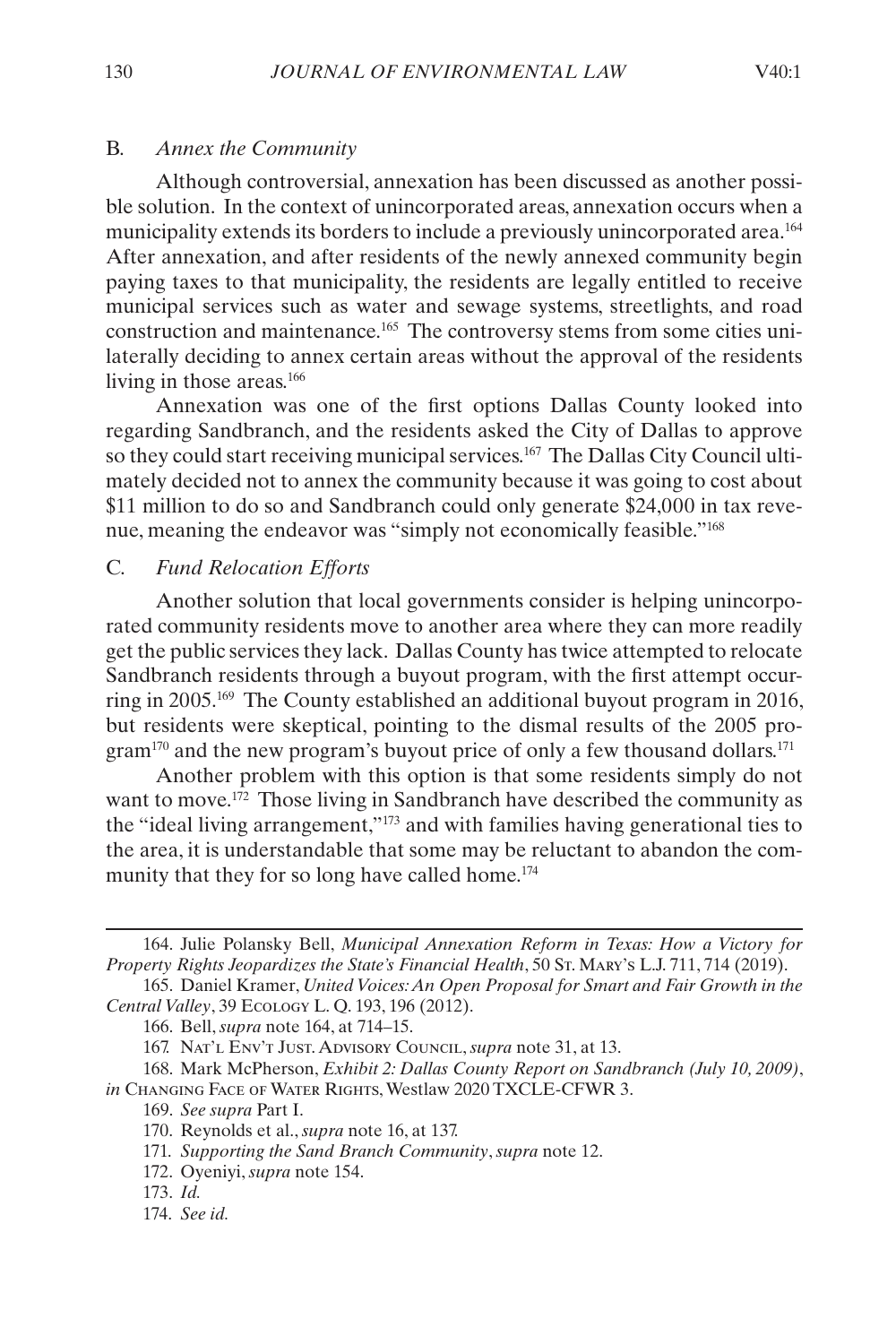<span id="page-23-0"></span>Unless Dallas County or another governmental entity can create a buyout program that provides significantly more money to Sandbranch families that want to relocate, funding relocation efforts is probably not a viable solution.

#### D. *Create a Political Subdivision*

Another possible solution is the creation of political subdivisions. Texas law allows a city to create a "political subdivision" within an ETJ to help supply water and sewer services, roadways, and drainage facilities if the city's governing body consents to its creation.175 There are safeguards in place to protect unincorporated community residents if they support the creation of a political subdivision but the city refuses to consent: qualified voters and land owners in the area of the proposed subdivision can petition the city to provide these services if they refuse to consent to its creation after a certain period of time. Residents of the proposed subdivision can also petition TCEQ if met with further refusal by the city's governing body.176

#### E. *Make Legislative Changes*

Lastly, perhaps the most arduous option would be to for state legislatures to make changes to local governments' powers. Bexar County's report suggested that legislative action is needed to properly provide public services to unincorporated communities in Texas.177 The report stated that the legislature should grant counties home-rule authority so they can create ordinances that are tailored to the needs of each county's unincorporated communities.178 While this would be a step in the right direction, this kind of change will not likely be made until legislatures put unincorporated communities' lack of access to public services on the forefront of their agendas.

#### **CONCLUSION**

Sandbranch has suffered greatly in the past several decades by no fault of its own. The community has faced and overcome numerous obstacles to get the most essential resources to residents. Issues in Sandbranch like no running water and, more recently, contaminated water wells are longstanding ones. Arguably, it is the local government's job to ensure all residents have access to clean drinking water, but in Sandbranch's case, the community itself had to secure its own clean drinking water: It established the Sandbranch Development and Water Supply Corporation and applied for funding to hire experts and install a potable water distribution system.

Just like incorporated cities, some unincorporated communities, particularly disadvantaged ones, rely on their government to provide public services. While some county governments, like those in Texas, are not required by law

<sup>175.</sup> Tex. Loc. Gov't Code Ann. § 42.042(a) (West 2019).

<sup>176.</sup> ID. § 42.042(f).

<sup>177.</sup> Bexar County Unincorporated Area Study, *supra* note 105, at 4.

<sup>178.</sup> *Id.*